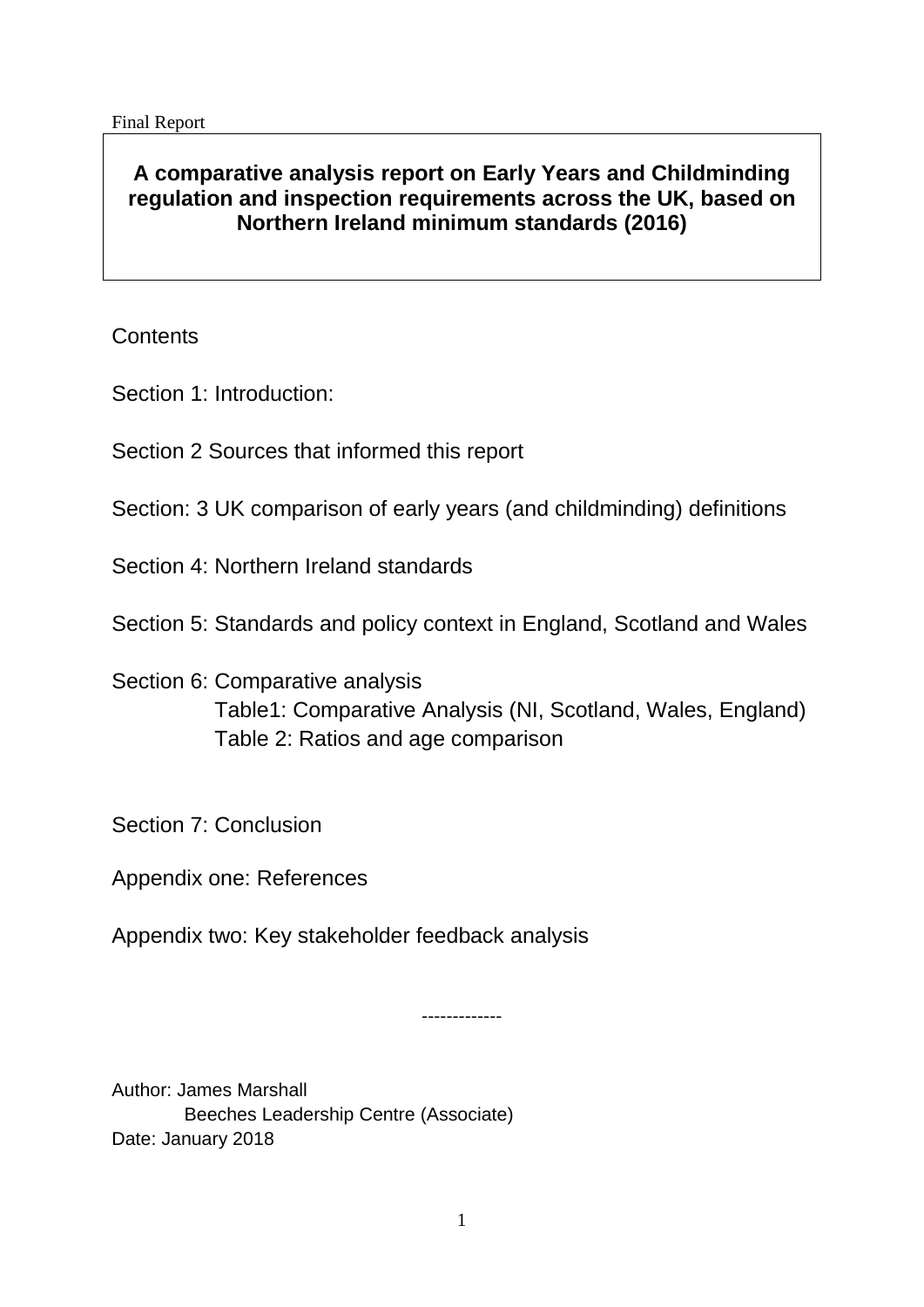### **Section 1: Introduction**

The aim of this project was to undertake a comparative analysis across the UK of the legislation, regulation, guidance and standards used for the registration, regulation and inspection of 'early years' day care and 'childminding' services. Following a meeting with the Health and Social Care Board in October 2017, the focus and aim of the project was agreed, and a number of key personnel and sources of information were identified that could inform the process, within the agreed timeframe. Due to the project's time constraints it was agreed that only a selection of key stakeholders could be contacted during November 2017. A decision was made by the author not to identify individual stakeholders who provided feedback information, as it was made clear to them that this was not a research or an audit project, but more a 'snapshot' of the current issues in relation to early years and registration, regulation and inspection. Only some key themes from this feedback are included in the report as some comments require additional analysis and interrogation.

### **Section 2: Sources that informed this project:**

Desktop research was conducted to search, collate and review all relevant legislation, policy, regulation, standards and inspection guidance used in Wales, England, Scotland and Northern Ireland (see appendix 1). This was quite a lengthy process as many of these UK's regulations, standards and requirements have been regularly reviewed and updated over the past 20 years, and it was not always apparent if the previous regulations etc had been completely rescinded or subsumed into the new versions of national standards and minimum requirements. However, every attempt was made to ensure that the most recent regulatory and inspection requirements for each country were included for a comparative analysis (see later comment on structures and definitions

In addition, contact was made directly or indirectly, with approximately 20 early years organisations, including daycare and childminding representative umbrella groups, and staff in two Health and Social Care Trusts Early Years teams. A feedback template was developed and this was emailed to a range of providers of early years services in Northern Ireland. Emailed feedback returns were made up until 17<sup>th</sup> November 2017 and given the time constraints a brief thematic analysis was conducted on the information provided, and on the interviews conducted. The focus of the project was not primarily focused on the inspection process, but some feedback on this process in Northern Ireland was provided, and is included in appendix 2. It was difficult to determine the exact number of responses, as some returns were the collective views of an Early Years provider umbrella organisation but it was a limited response.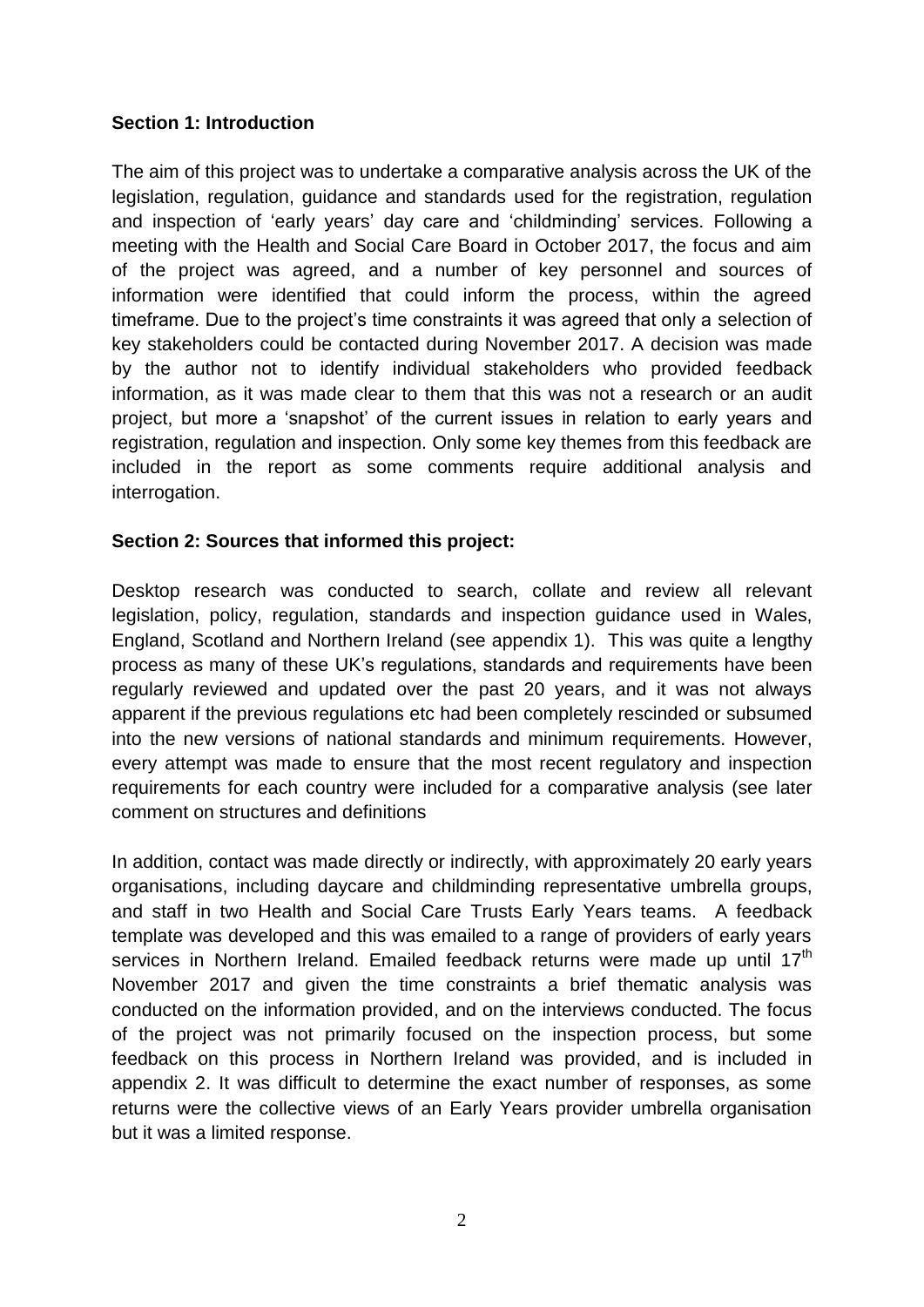## **Section 3: UK comparison of 'early years' and 'childminding' services terminology: (are we comparing like with like)**

To begin with the term 'early years day care' has many facets, and in Northern Ireland alone it embraces a wide range of different services; nurseries, playgroups, crèches, pre and after school facilities and a range of sessional, including holidaytype schemes. The provision itself can also be either full-time or part-time, and other factors such as the duration of the care, or the age groups of the children attending, produce additional subsets with different requirements and regulations. In attempting to compare the requirements in all four countries, across the various care settings / per hours care etc, the process got very complex and it proved impossible to include all the various permutations in this report. Therefore, the concentration was on what Northern Ireland terms 'full time day care' (4 hours plus) and part-time / sessional (less than 4 hours), with 30 minutes turnover time, plus what is defined as 'childminding'.

The problem was further compounded by the different UK governmental departments and structures involved in regulation and the different inspection processes employed. In England, Wales and Scotland many of the 'early years' regulations and standards cover a much wider remit than in Northern Ireland, such as the inspection of formal, statutory early years educational provision, and other community based family support services. In Northern Ireland these statutory functions are shared across a number of departments, therefore a direct comparison of government structures did not seem to be a very fruitful exercise. These structural anomalies will be mentioned further in the country-specific sections but they do mean that inevitably we are not always comparing 'like with like', when you do a UK comparative analysis.

For the purpose of this project the generic term 'early years day care' will be used, unless a provision-specific regulation or standard is referred to. The term 'childminder' is more easily defined and understood throughout the UK, and it usually refers to those who are registered who provide childcare for children in their own home.

### **Defining 'early years' by age throughout the UK:**

The legal (and regulatory) concept of an age for 'early years' and related services for children in this category also has different definitions in each country. Since 1995, Northern Ireland has determined that 'early years' services regulation applies to all children **under the age of 12**, Children (NI) Order 1995, article 120, (2). In Scotland 'early years' is defined in the Regulation of Care (Scotland) Act 2001, and this regulates the provision of early years education (including day care) and childminding for children and young people **up to the age of 16 years** (but under 6's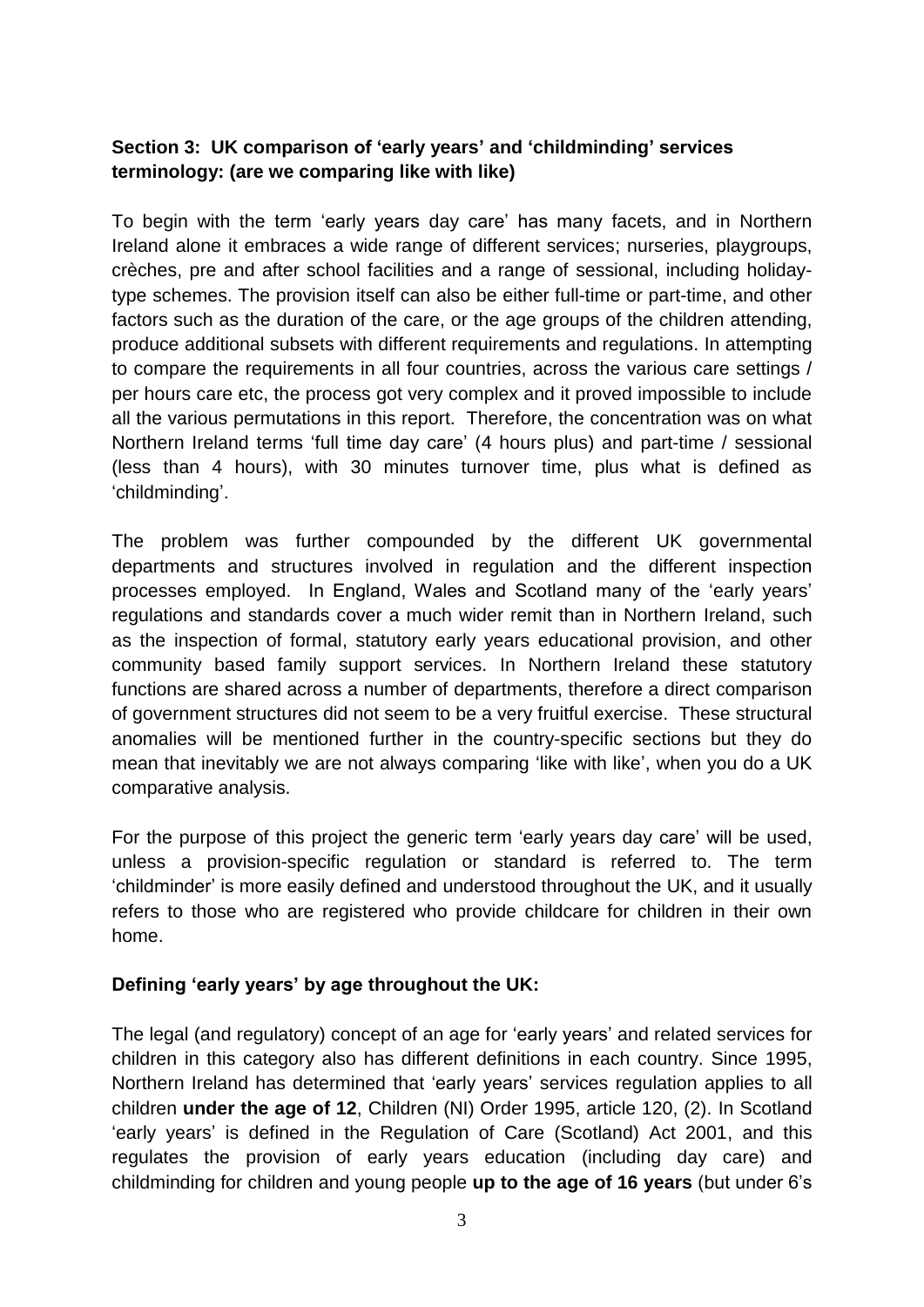have special requirements). In England, since 1989, early years regulation and inspection has been for children **under the age of 8 years**, Day Care and Childminding, National Standards, (England) Regulations 2003, No.1996, (Part XA of the Children Act, 1989). This was subsequently updated by the Childcare Act (2006). Finally, in Wales a recent policy called 'National Minimum Standards for Regulated Childcare for children **up to the age of 12 years'** (CSSIW, 2016), is based on Child Minding and Day Care (Wales) Regulations 2010.

The regulations and development of standards in early years daycare and childminding has undergone regular reviews in all four countries and changes have often been assimilated into other changes in generic care standards, early years policy and legislation in their respective countries. In addition, the early years inspection processes in the UK countries have undergone various changes over the years. This has obviously made direct comparisons difficult and complex, but feedback on the inspection process in Northern Ireland was provided through the feedback exercise, and is commented upon in section 8.

### **Section 4: The Northern Ireland (NI) context:**

The current standards, 'Standards for Regulation and Inspection: Daycare and Childminding' (HSCB, 2016) as used in Northern Ireland, provided a framework to compare standards and regulatory requirements across the other UK countries. Please note that different terminology is used to describe similar standards in different countries, and direct equivalencies do not always exist due to the different legal, procedural and regulatory systems employed in each country.

In Northern Ireland the current **16 minimal standards** (DHSSPS, 2012) are contained in the *Implementation Guidance Sessional and Full Day Care*, *Childminding and Day Care for Children Under Age 12, Minimum Standards, (version 3), 2016, HSCB).*The implementation guidance and the minimal standards are inextricable linked in terms of the regulation and inspection of both childminding and day care services, see section 6.

The Northern Ireland minimal standards (DHSSPS, 2012) and implementation guidance(HSCB, 2016) below, have 5 sections and 16 'minimum' standards: (Please note many of these cross-reference with other regulations such as, The Children (NI) Order 1995, Guidance and Regulations, Volume 2), Health and Safety legislation and Safeguarding policies and procedures.

#### Standards:

*Section 1 Quality of Care*  Standard 1 Safeguarding and Child Protection Standard 2 Care, Development and Play Standard 3 Children's Health & Wellbeing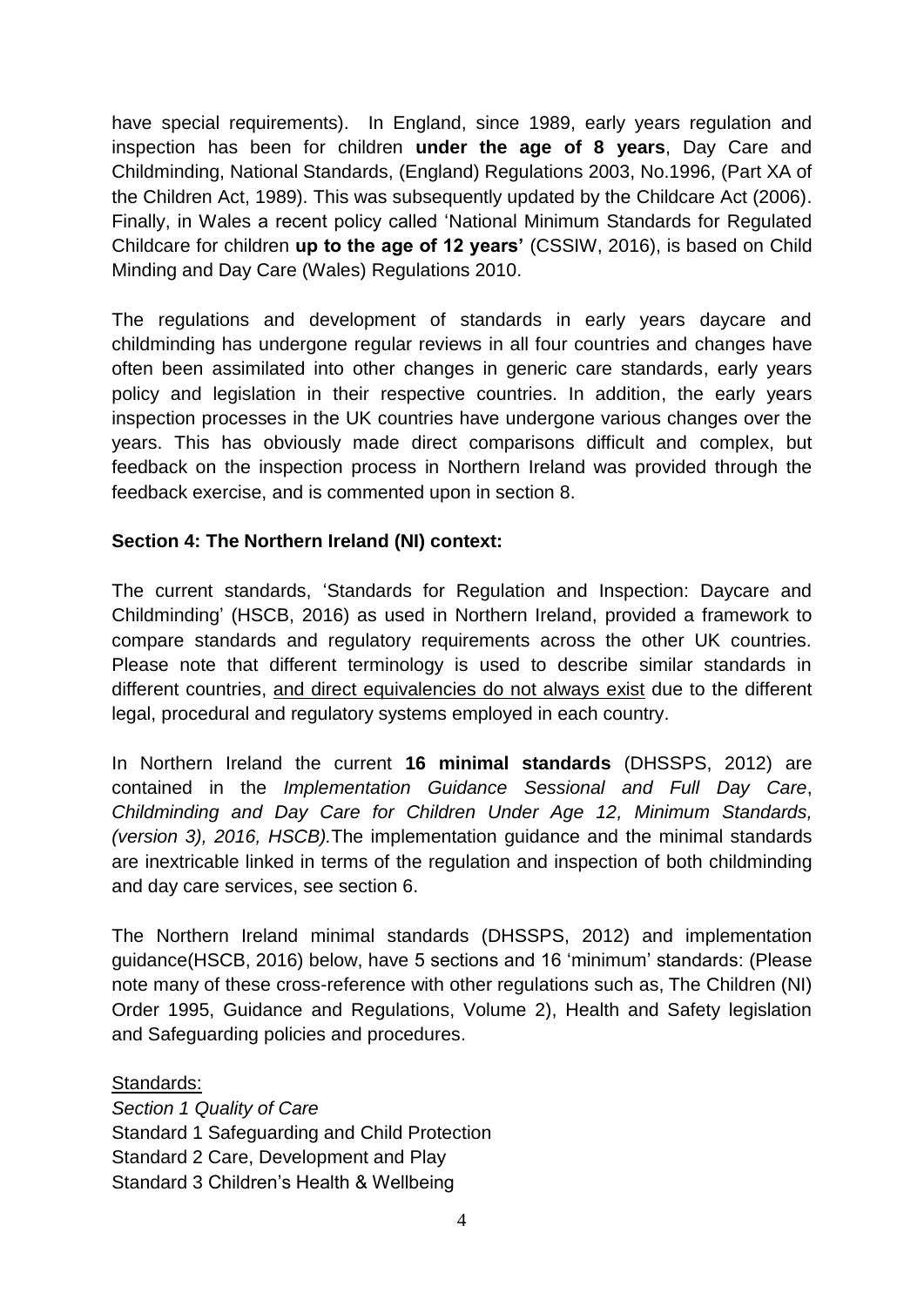Standard 4 Health & Safety in the Setting Standard 5 Food and Drink Standard 6 Promoting Positive Behaviour Standard 7 Working in Partnership with Parents Standard 8 Equality Standard 9 Additional Needs

*Section 2 Quality of Staffing, Management & Leadership*  Standard 10 Management and Monitoring Arrangements Standard 11 Organisation of the Setting, Category 1and 2 Assistants Standard 12 Suitable Person

*Section 3 Quality of Physical Environment*  Standard 13 Equipment Standard 14 Physical Environment

*Section 4 Quality of Monitoring & Evaluation*  Standard 15 Documentation Standard 16 Complaints

*Section 5 Policies & Procedures* 

**Section 5: Setting the context for regulation in England, Scotland and Wales:** 

-----------------

In the other UK countries early years day care and childminding standards are contained in more generic regulatory requirements, that usually cover a much wider range of services, such as 'early education'. In England, Wales and Scotland they link in with a range of other government guidance and regulations when inspecting daycare or childminding, unless exempt, (see reference section 7).

#### **England** has **14 standards**

The registration process is complex as it overlaps with early years education provision and has different criteria for different types of provision. The daycare sector must also meet the statutory requirements for the Early Years Foundation Stage, (Dept of Education, 2017). England has an 'early years register' and a 'Child care Register' and early years is regulated and inspected by 'The Office for Education, Children's Service and Skills' (Ofsted).

Each of the 14 standards describes a particular quality outcome, and is accompanied by a set of supporting criteria giving information about how that outcome is to be achieved. Regulations under the Childcare Act (2006) and Children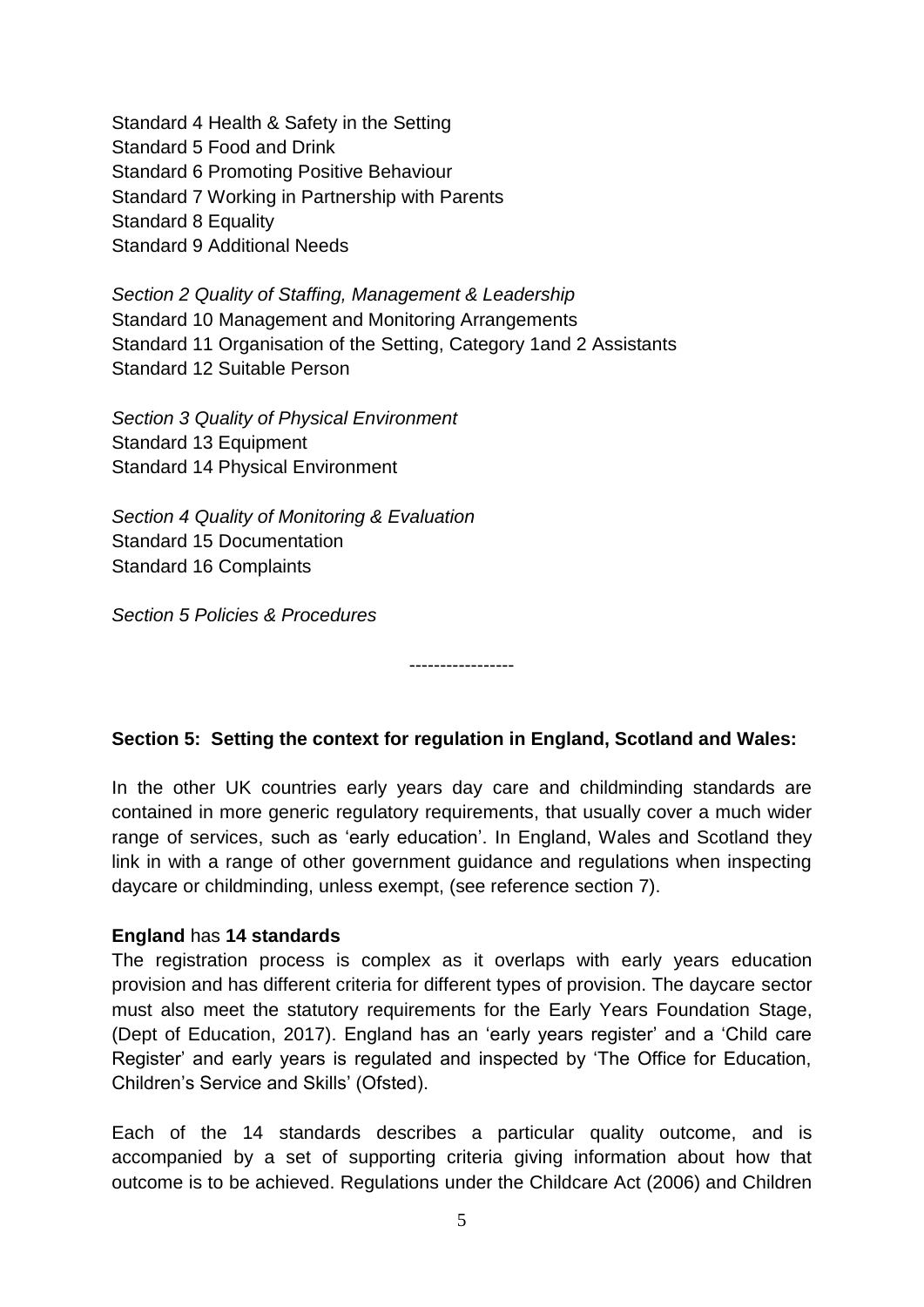Act (1989) require providers (technically the registered person in each setting) to meet the 14 standards and to have 'regard' to the supporting criteria. The law also requires Ofsted inspectors to have regard to both the standards and criteria. The national standards do not override the need for providers to comply with other legislation such as that covering health and safety, food hygiene, fire or planning requirements. Self- evaluation is encouraged and there is a big emphasis on learning and development. The publication of inspection reports is promoted and the focus since 2017 is on the 'Early Years Foundation Stage' requirements.

### **Wales** has **24 standards**:

Wales has recently introduced their new 'National Minimum Standards for Regulated Childcare for children up to the age of 12 years' (CSSIW, 2016). These replace the National Minimum Standards for Regulated Child Care issued in April 2011. These standards are used to determine whether childminding and daycare settings are providing adequate care for children up to the age of twelve. They have to be read in the context of Part 2 (Child Minding and Day Care for Children) of the Children and Families (Wales) Measure 2010, as amended by the Child Minding and Day Care (Wales) Order 2016; and associated regulations. The regulatory body responsible for ensuring that these standards are met is the Care and Social Services Inspectorate Wales (CSSIW). The 24 standards used in Wales are very detailed and the process seems the closest to the Northern Ireland system.

#### **Scotland** has **14 standards**

The Children and Young People (Scotland) Act 2014, (part 6 and part 8) places the responsibility for 'early years and child care' on the local Scottish Education Authority. Education and care regulations are combined in the one inspection process. Their standards are written in a very user-friendly manner, to encourage self assessment by providers, inclusion of parents and children, scores from 1-6 are used and publication is promoted.

Scotland also registers the early years workforce with their SSS Council and recently made a decision to register childminders under the same conditions as other early years staff. Scotland has a national assessment framework that included a 'Curriculum for Excellence', for 'early learning and care', for children aged 0-6. There is a big emphasis on early education and qualified teachers play a key role in the delivery and management of pre-school early years provision.

### **Section 6: Comparative Analysis**

In compiling this comparative analysis table (1) more emphasis is placed on some Northern Ireland standards more than others, usually based on feedback from providers that they may be the more complex areas for regulation and inspection.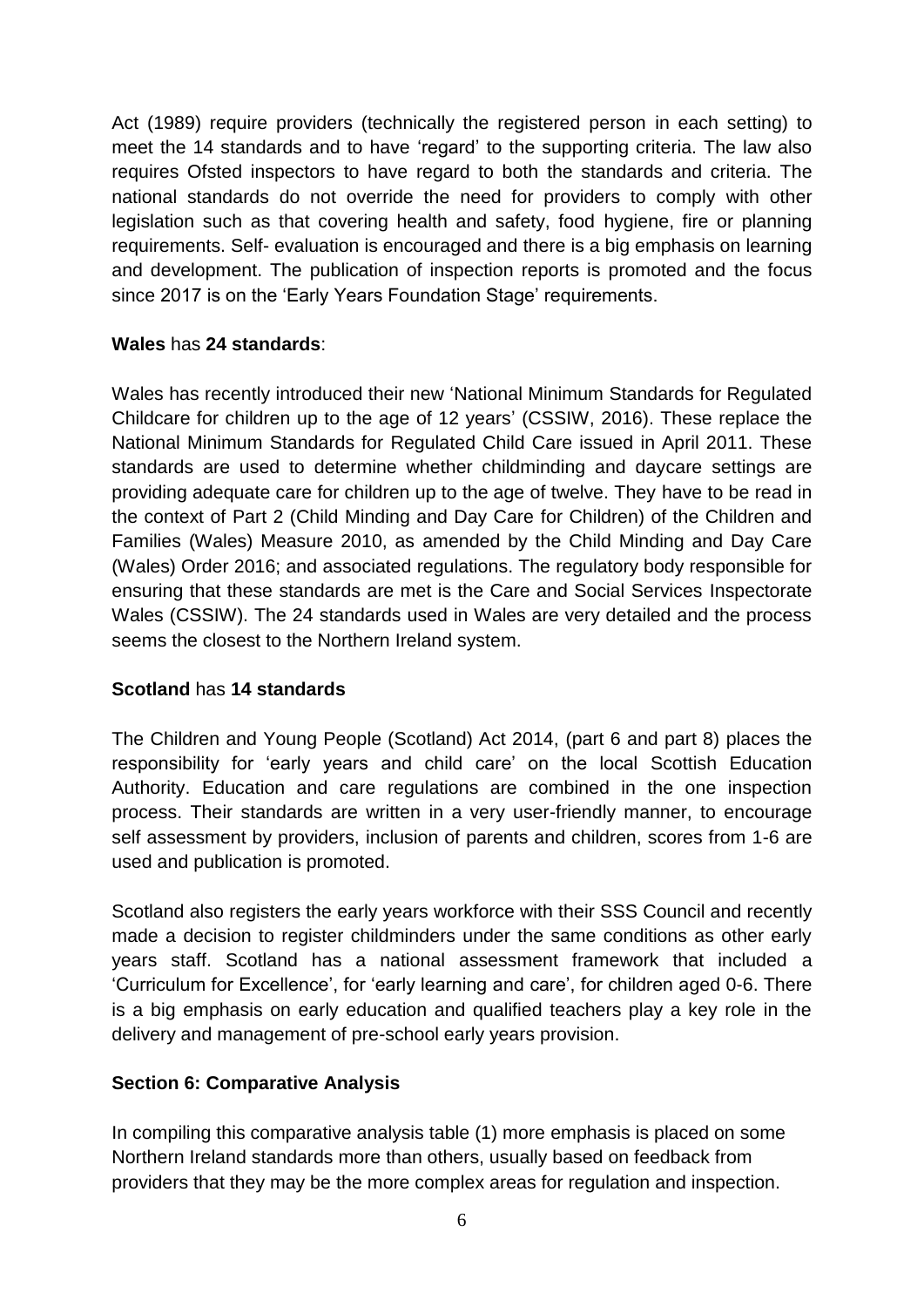Please note that the structure and names of Northern Ireland's standards are not the same as those used in the other three countries, so the table has to cross-reference with the closest equivalency in England, Wales and Scotland.

\* Please see reference list (appendix 1) for the specific UK legislation, standards and guidance as each country calls similar requirements / standards different names

# *Table 1: Comparative Analysis:*

*Key: DC (Daycare) CM, Child minding), IG (implementation guidance) NS (national standards), NMS (national minimum standards), NCS National Care Standard, MS (minimal standard), , Reg (Regulation), IS (Inspection standard)* 

| <b>NI</b><br><b>Standard 1</b><br><b>Safeguarding and Child</b><br><b>Protection</b>                                                                                                    | Requirement / Guidance /<br>Standard/Legislation                                                                                                                                                                                                                                                                                                                                                                                                                                                                                                                                                                                                                                                                                                                                       | Comment                                                                                                                                                                                                                                                                                                                                                                                                    |
|-----------------------------------------------------------------------------------------------------------------------------------------------------------------------------------------|----------------------------------------------------------------------------------------------------------------------------------------------------------------------------------------------------------------------------------------------------------------------------------------------------------------------------------------------------------------------------------------------------------------------------------------------------------------------------------------------------------------------------------------------------------------------------------------------------------------------------------------------------------------------------------------------------------------------------------------------------------------------------------------|------------------------------------------------------------------------------------------------------------------------------------------------------------------------------------------------------------------------------------------------------------------------------------------------------------------------------------------------------------------------------------------------------------|
| Northern Ireland<br><b>Staffing issues -</b><br>these also mentioned<br>under the staff / children<br>ratios section, see<br>standard 11 (MS) for<br>specific provision<br>Safeguarding | In any group based setting it is<br>necessary for any room to be<br>under the supervision<br>of at least two members of<br>staff at all times in keeping<br>with the required ratio<br>(IG section I, pg 6)<br>* Some professional discretion<br>is mentioned for sleeping<br>children or annexed rooms.<br>The provision of appropriate<br>policies and procedures,<br>known and understood<br>by all staff/parents<br>• The regular review of policies<br>and procedures<br>• Access to approved training<br>for all staff on Safeguarding<br>issues on a regular<br>(three-yearly) basis.<br>Childminders will be required<br>to undertake initial<br>Safeguarding training as<br>developed by Trusts before<br>their Registration is<br>approved.<br>• The availability of a clear | In NI the staff to child<br>ratios are included<br>under this standard so<br>the emphasis may be<br>deemed more of a<br>child protection<br>requirement, whereas<br>in other countries<br>ratios are linked to<br>more generic quality of<br>care standards,<br>sometimes in an<br>annex<br>NI provides detailed<br>guidance (IG) linking<br>safeguarding to<br>policies and<br>procedures and<br>training |
|                                                                                                                                                                                         | whistle blowing policy known to<br>all staff-                                                                                                                                                                                                                                                                                                                                                                                                                                                                                                                                                                                                                                                                                                                                          |                                                                                                                                                                                                                                                                                                                                                                                                            |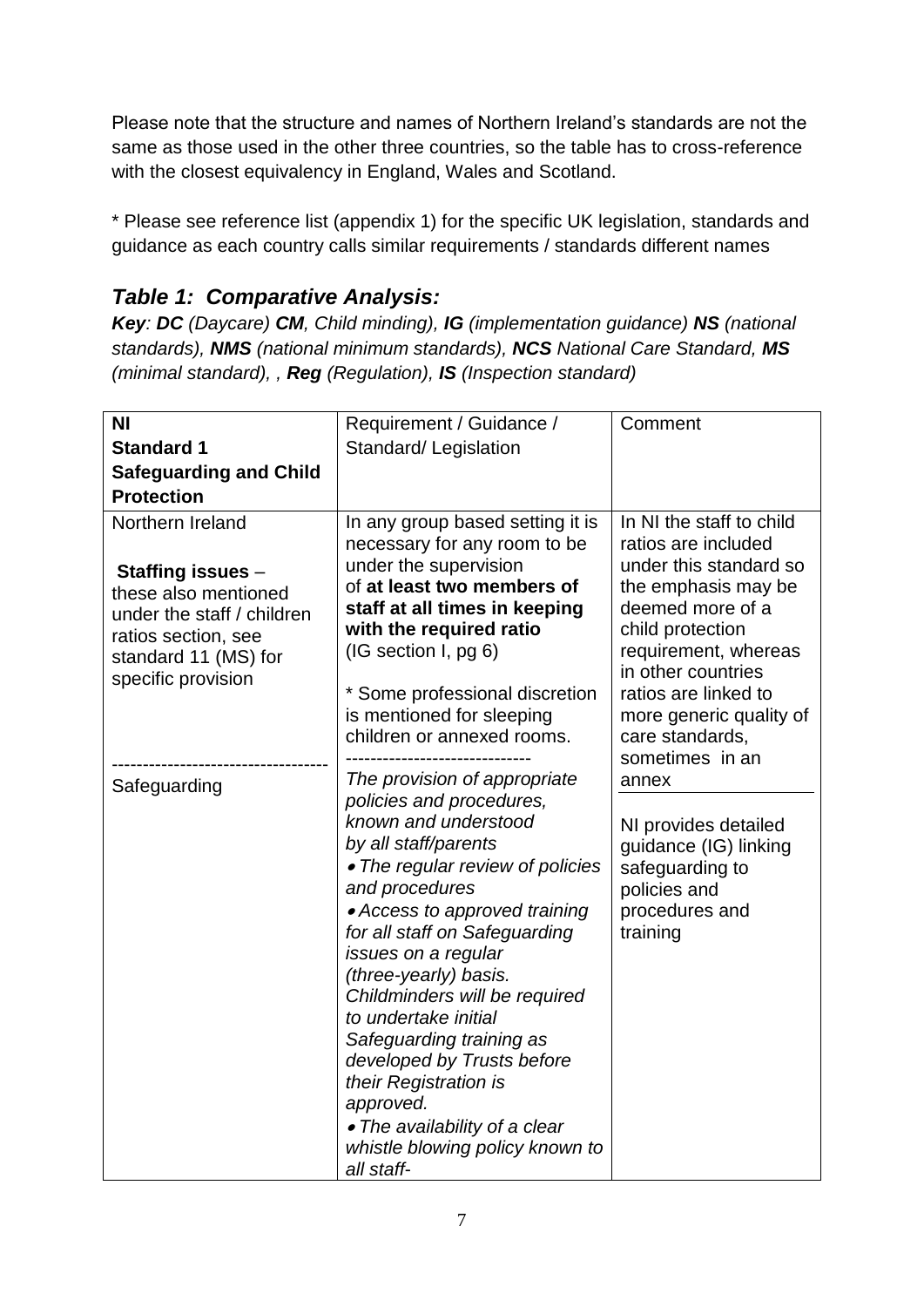| Scotland:                | Two adults to be in attendance                                                                                                                                                                                                                                                                                                                                                                                                                 | Please note the                                                                                                                                                                      |
|--------------------------|------------------------------------------------------------------------------------------------------------------------------------------------------------------------------------------------------------------------------------------------------------------------------------------------------------------------------------------------------------------------------------------------------------------------------------------------|--------------------------------------------------------------------------------------------------------------------------------------------------------------------------------------|
| Staffing                 | at any one time.<br>Only adults in contact with<br>children for the majority of the<br>session should count towards<br>the ratios.<br>The regulator would be able to<br>vary the ratios up or down<br>where warranted<br>for example attendance of<br>children with special needs,<br>awkward premises<br>and additional support staff on<br>the premises (NCS standard<br>12(2)                                                               | Scottish standards are<br>written from a service<br>user / provider<br>perspective, rather<br>than an inspectorial<br>one. These may offer<br>some more flexibility<br>than NI ones. |
| Safeguarding             | 2 You can be confident that<br>staff have a clear<br>understanding of their roles<br>and responsibilities in<br>protecting children and young<br>people from harm,<br>abuse, bullying and neglect.<br>The service has a policy on<br>child protection<br>and safety and explains the<br>policies to parents and carers<br>and each child<br>or young person.(NCS 3: 2)                                                                         | This seems a more<br>generic requirement                                                                                                                                             |
| <b>Wales</b><br>Staffing | There are always at least two<br>staff on duty. (NMS:15.3)<br>If the nature of the day care<br>provision means that there are<br>changing numbers<br>there must be adequate staff to<br>ensure the security of any<br>group of children which is<br>constantly changing and give<br>children the help they need to<br>settle in. Regular volunteers<br>and trainees can be taken into<br>account in the normal staffing<br>ratios (NMS, 15.18) | Again the requirement<br>appear to provide<br>some flexibility and<br>trainees and<br>volunteers can be<br>included in ratios                                                        |
| Safeguarding             | All staff receive induction<br>training which includes health<br>and safety and child protection<br>policies and procedures during                                                                                                                                                                                                                                                                                                             | standard 13<br>(NMS)proves a whole<br>section on<br>safeguarding and                                                                                                                 |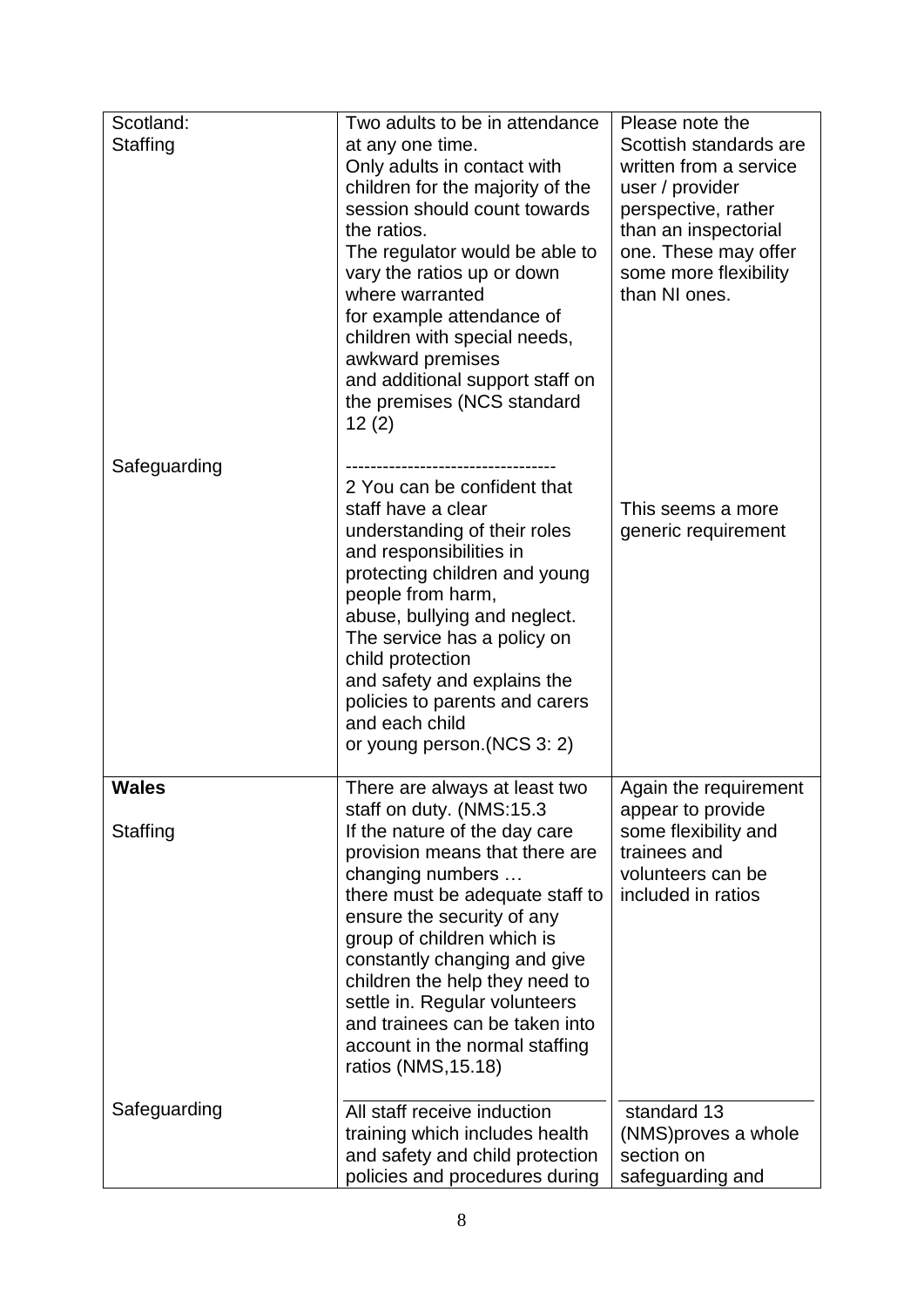|                       | their first week of employment.<br>NMS 13.9(DC))<br>All paid staff receive regular<br>one-to-one supervision which<br>encourages them to think<br>about the quality of their<br>practice and raise any<br>safeguarding concerns. They<br>also receive formal appraisal at<br>least once a year NMS<br>13.11(DC)                                                                                                                                                                                                                                                                                                                                                                                                                | refers inspectors to<br>Working together to<br>Safeguard Children<br>(2015)             |
|-----------------------|--------------------------------------------------------------------------------------------------------------------------------------------------------------------------------------------------------------------------------------------------------------------------------------------------------------------------------------------------------------------------------------------------------------------------------------------------------------------------------------------------------------------------------------------------------------------------------------------------------------------------------------------------------------------------------------------------------------------------------|-----------------------------------------------------------------------------------------|
| England<br>Staffing   | There is a minimum of two<br>adults on duty. NS (2.9)<br>The adult: child ratios relate to<br>staff time available to work<br>directly with children.<br>Additional staff and<br>management resources may<br>be required to undertake<br>management tasks, prepare<br>meals, for domestic tasks and<br>to maintain premises and<br>equipment. NS (2.12)                                                                                                                                                                                                                                                                                                                                                                        | This appears quite<br>general                                                           |
| safeguarding guidance | <b>13.2</b> The registered person<br>has a written statement, based<br>on the procedures<br>laid out in the booklet 'What To<br>Do If You Are Worried About A<br>Child Is<br>Being Abused - Summary' (or<br>any national guidance which<br>replaces this publication). This<br>statement should clearly state<br>staff responsibilities with<br>regard to the reporting of<br>suspected child abuse or<br>neglect in accordance with<br>local safeguarding board<br>protocols. It includes<br>procedures to be followed in<br>the event of an allegation<br>being made against a member<br>of staff or volunteer.* These<br>procedures are shared with<br>parents before admission to<br>day care.<br>NS (13.3) The registered | There is very detailed<br>safeguarding guidance<br>in the English National<br>standards |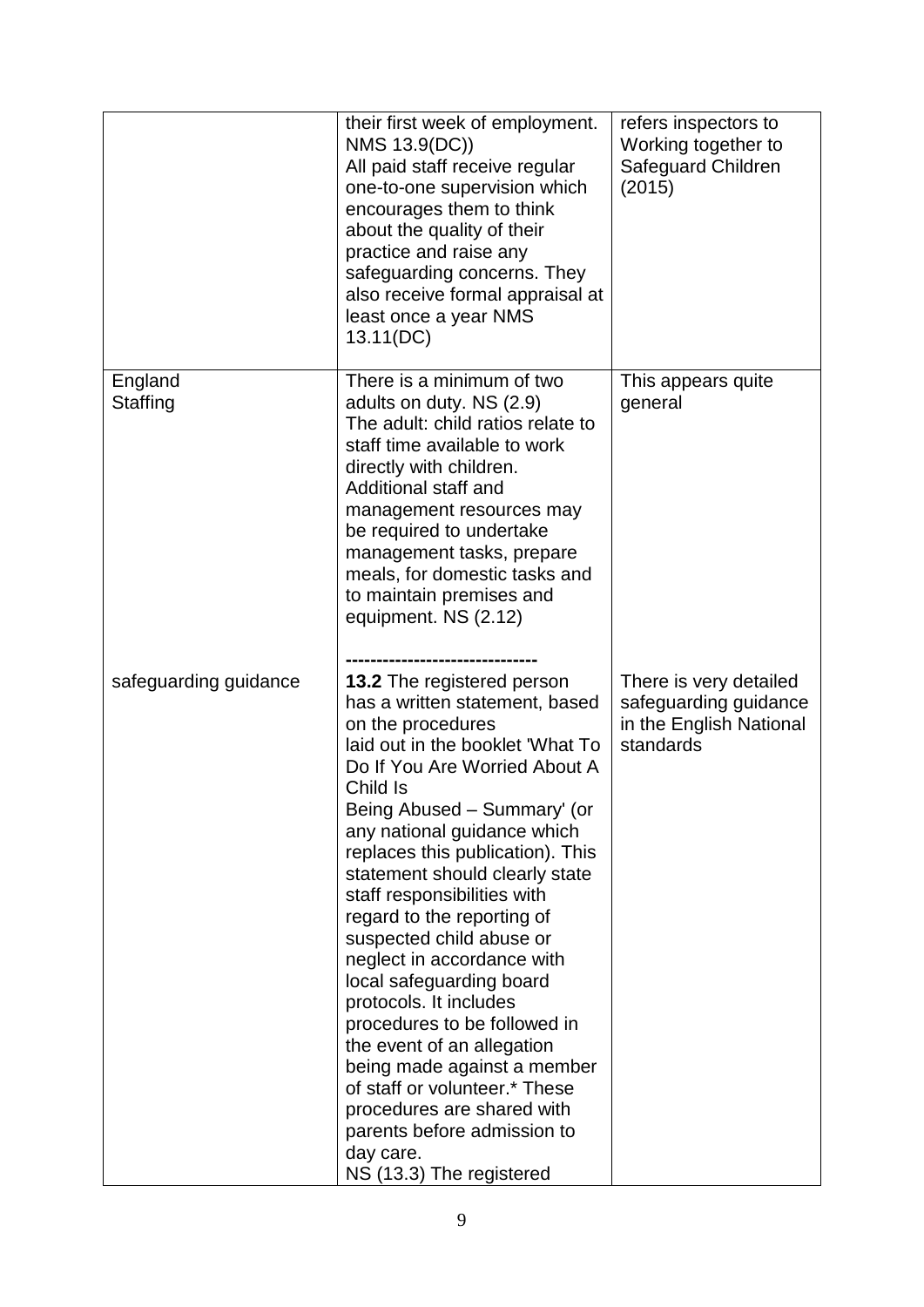|                             | person ensures that: a<br>designated member of staff<br>has attended a child protection<br>training course and is<br>responsible for liaison with<br>local child protection agencies<br>and with Ofsted in any child<br>protection situation; - other staff<br>are aware of child protection<br>issues and are able to<br>implement the policies and<br>procedures in the absence of<br>the designated member of<br>staff.<br>NS (3.4) 'The registered<br>person ensures that all staff<br>are aware of possible signs<br>and symptoms of children at<br>risk and are aware of their<br>responsibility to:<br>report concerns to police or<br>social services in accordance<br>with local safeguarding board<br>procedures without delay;<br>- keep concerns confidential<br>following the guidelines in<br>'What To Do If<br>You're Worried A Child Is<br>Being Abused - Summary'<br>* This is a mandatory<br>requirement in regulations |                                                                                                             |
|-----------------------------|-------------------------------------------------------------------------------------------------------------------------------------------------------------------------------------------------------------------------------------------------------------------------------------------------------------------------------------------------------------------------------------------------------------------------------------------------------------------------------------------------------------------------------------------------------------------------------------------------------------------------------------------------------------------------------------------------------------------------------------------------------------------------------------------------------------------------------------------------------------------------------------------------------------------------------------------|-------------------------------------------------------------------------------------------------------------|
| <b>STANDARD 2 - Care,,</b>  |                                                                                                                                                                                                                                                                                                                                                                                                                                                                                                                                                                                                                                                                                                                                                                                                                                                                                                                                           |                                                                                                             |
| <b>Development and Play</b> |                                                                                                                                                                                                                                                                                                                                                                                                                                                                                                                                                                                                                                                                                                                                                                                                                                                                                                                                           |                                                                                                             |
| Northern Ireland            | This guidance (IG) endorses<br>the principles underpinning<br>playwork and recognises that<br>children and young people's<br>capacity for positive<br>development will be enhanced<br>if given access to the broadest<br>range of environments and<br>play opportunities. These<br>will be in the Play Policy for<br>every setting.<br>The importance of observation<br>to support individual children's<br>development is reinforced but,<br>it is not necessary for these to                                                                                                                                                                                                                                                                                                                                                                                                                                                            | In NI the minimum<br>standard on this area<br>is very short and<br>vague compared to<br>other UK countries. |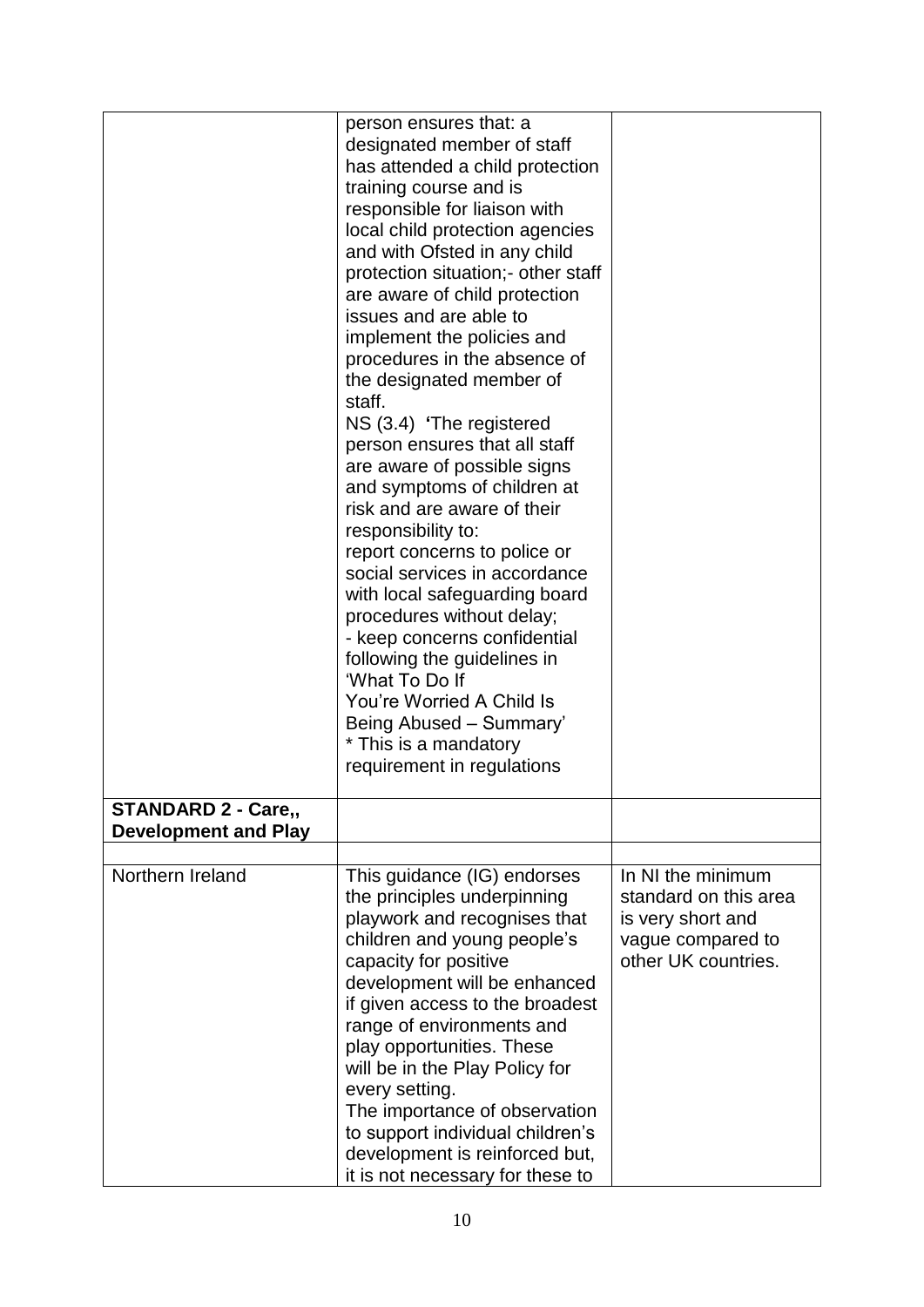|                               | be written records of                                     |                                                    |
|-------------------------------|-----------------------------------------------------------|----------------------------------------------------|
|                               | observations in                                           |                                                    |
|                               | childminding, out of school or                            |                                                    |
| Scotland                      | crèche settings<br>Scotland has three full                | There is very detailed                             |
|                               | standards focusing on this                                | guidance provided                                  |
|                               | area:                                                     | under each standard                                |
|                               | NCS, Standard 4                                           | and inspections                                    |
|                               | Each child or young person will                           | encourage providers to                             |
|                               | be supported by staff who                                 | self-assess against                                |
|                               | interact                                                  | the standards.                                     |
|                               | effectively and enthusiastically<br>with him or her       |                                                    |
|                               | <b>NSC Standard 5</b>                                     |                                                    |
|                               | Each child or young person                                |                                                    |
|                               | can experience and choose                                 |                                                    |
|                               | from a                                                    |                                                    |
|                               | balanced range of activities.<br><b>NCS Standard 6</b>    |                                                    |
|                               | Each child or young person                                |                                                    |
|                               | receives support from staff                               |                                                    |
|                               | who respond                                               |                                                    |
|                               | to his or her individual needs                            |                                                    |
| Wales                         | <b>NMS Standard 3: Assessment</b>                         | Wales has three full                               |
|                               | Standard 4: Meeting individual                            | standards that cover in                            |
|                               | needs                                                     | detail these areas of                              |
|                               | NMS Standard 7:<br>Opportunities for play and             | practice in relation to<br>daycare and             |
|                               | learning                                                  | childminding                                       |
|                               |                                                           |                                                    |
| England                       | NS Standard 3:                                            | England has one                                    |
|                               | Care, learning and play                                   | generic standard for                               |
|                               | Related to this is standard 10:                           | this requirement and                               |
|                               | Special needs (including                                  | one related section                                |
|                               | special<br>educational needs and                          | specifically for children<br>with additional needs |
|                               | disabilities)                                             |                                                    |
| <b>Standard 3: Children's</b> |                                                           |                                                    |
| <b>Health and Wellbeing</b>   |                                                           |                                                    |
| Northern Ireland              | The Children (NI) Order 1995,                             | A cross-reference is                               |
| This standard is closely      | Guidance and Regulations,                                 | made to other                                      |
| linked to IG standard 4       | Volume 2. Minimum Standards                               | government guidance<br>such as the Health and      |
| <b>Health and Safety</b>      | (2012) and Implementation<br>Guidance (2016) cover: first | Safety executive and                               |
|                               | aid (including a *one trained                             | PHA.                                               |
|                               | staff member requirement)                                 | The regulations (1995)                             |
|                               | medicines, health and safety                              | Reg: 5.13-5.15 are not                             |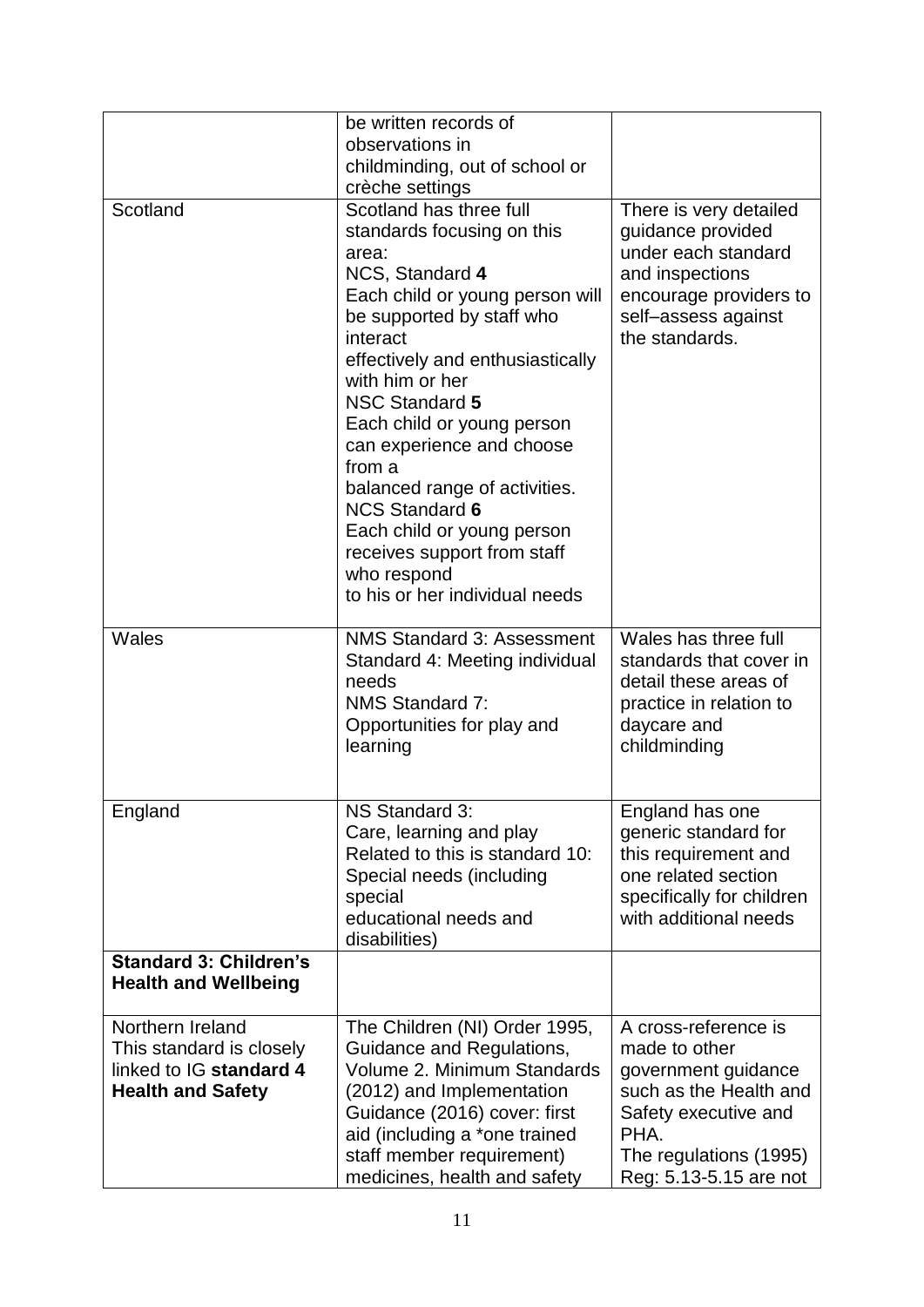|          | and animals.<br>*Must be on the premises<br>when children are there                                                                                                                                                                                                                                                                                                                                                                                                                                                                                                                                                                                                                                                                                                                                                                                                         | very specific but<br>commends the<br>practice of a 'named<br>doctor and health<br>visitor' for each day<br>care provider $-$ this<br>appears unrealistic. |
|----------|-----------------------------------------------------------------------------------------------------------------------------------------------------------------------------------------------------------------------------------------------------------------------------------------------------------------------------------------------------------------------------------------------------------------------------------------------------------------------------------------------------------------------------------------------------------------------------------------------------------------------------------------------------------------------------------------------------------------------------------------------------------------------------------------------------------------------------------------------------------------------------|-----------------------------------------------------------------------------------------------------------------------------------------------------------|
| Scotland | <b>NSC Standard 3</b><br>Each child or young person will<br>be nurtured by staff who will<br>promote<br>his or her general wellbeing,<br>health, nutrition and safety.<br>NCS Standard 11 (1)<br>You benefit from:<br>• the well-developed links<br>between the service and other<br>relevant childcare services,<br>schools and agencies such as<br>health and social work services<br>in the local area;                                                                                                                                                                                                                                                                                                                                                                                                                                                                  | Scotland has less<br>prescriptive<br>requirements in<br>relation to health<br>issues such as first-aid<br>provision                                       |
| Wales    | NMS Standard 10 (10.4)<br>Parents know that they must<br>inform the registered person or<br>childcare service about their<br>child's health care needs and,<br>in consultation with the child's<br>parent(s), those needs are<br>addressed; taking any action<br>that is necessary.<br>NMS 10.14: At all times, at<br>least one person caring for the<br>children must have a current<br>qualification in first aid<br>appropriate for the age of the<br>children being cared for. In<br>calculating the ratio of adults to<br>children, the ratio of trained<br>persons to children should<br>never fall below 1:10, or 1:13<br>in the case of open access<br>play settings. All first aid<br>qualifications should be kept<br>up to date and renewed every<br>3 years.<br><b>NMS 10.15 (CM) Child</b><br>minders must have undertaken<br>training in first aid and hold a | In Wales the first aid<br>training requirement is<br>more explicit in their<br>standards. (Including<br>childminders)                                     |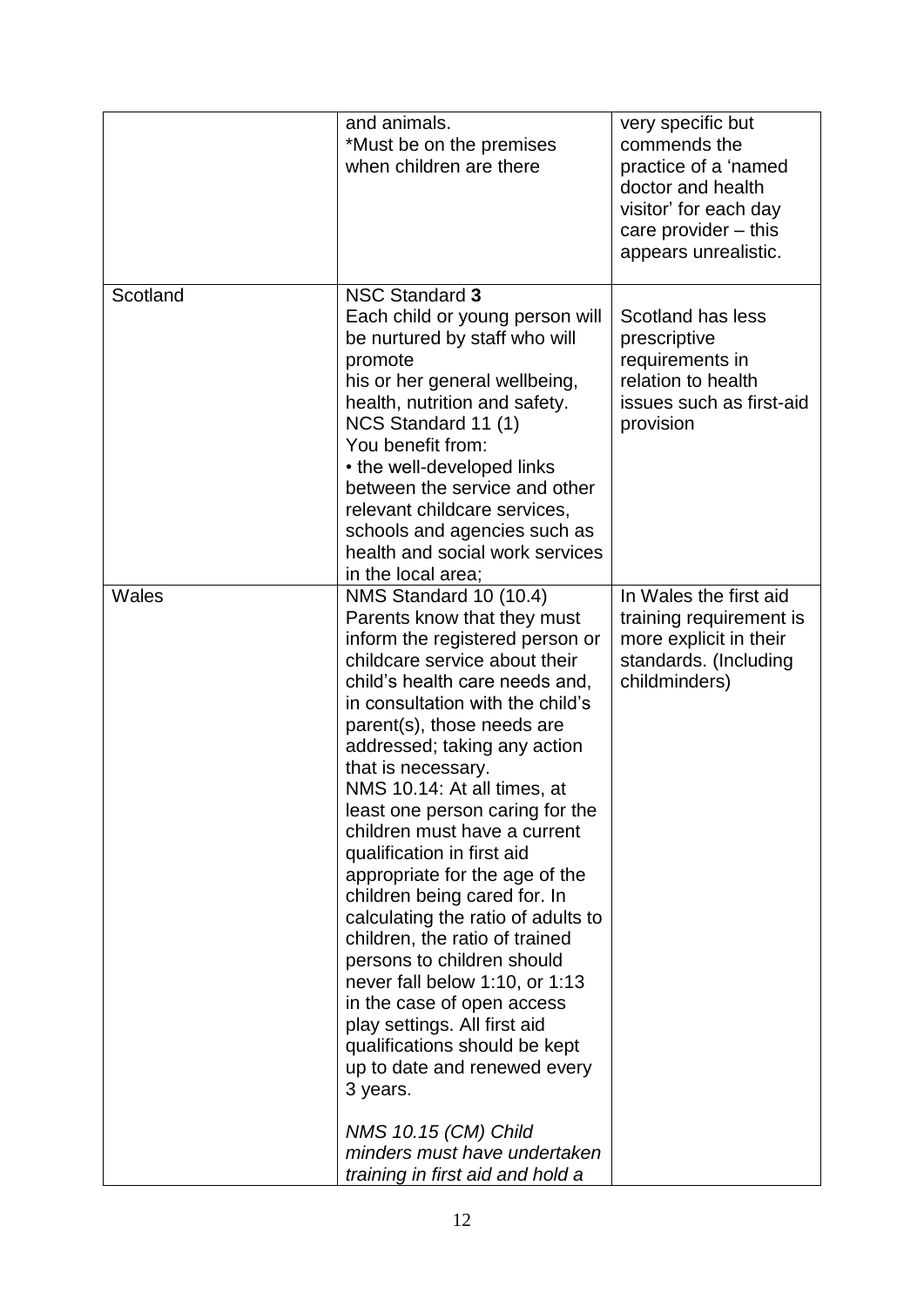|                                                                | first aid qualification<br>appropriate for the age of the<br>child(ren) being cared for. All<br>first aid qualifications should<br>be up to date and renewed<br>every 3 years.                                                                                                                                                                                                        |                                                                                                                                                                                                                                               |
|----------------------------------------------------------------|---------------------------------------------------------------------------------------------------------------------------------------------------------------------------------------------------------------------------------------------------------------------------------------------------------------------------------------------------------------------------------------|-----------------------------------------------------------------------------------------------------------------------------------------------------------------------------------------------------------------------------------------------|
| England                                                        | NS Standard 7: Health<br>There is at least one member<br>of staff with a current first aid<br>training certificate on the<br>premises or on outings at any<br>one time (NS, 7.9)                                                                                                                                                                                                      | This similar to other<br>countries but<br>Paediatric first aid<br>(PFA) requirement was<br>updated in 2017 so all<br>staff must now have it.                                                                                                  |
|                                                                | 32: Newly qualified entrants<br>who started work between 30<br>June 2016 and 2 April 2017<br>must have either a full<br>Paediatric First Aid (PF) or an<br>emergency PFA certificate by<br>2 July 2017 in order to be<br>included in the required staff:<br>child ratios at level 2 or level 3<br>in an early years setting. [Ref:<br>Ofsted (2017) Early Years<br>Inspection update] |                                                                                                                                                                                                                                               |
| <b>Standard 4: Health and</b><br><b>Safety in the Building</b> |                                                                                                                                                                                                                                                                                                                                                                                       |                                                                                                                                                                                                                                               |
| Northern Ireland                                               | IG Standard 4 covers all fire<br>safety regulation, insurance<br>and environmental health<br><b>issues</b>                                                                                                                                                                                                                                                                            | Again cross referenced<br>with other legal<br>requirements on<br>employers. There is a<br>lot more in the<br>minimum standards<br>(MS: 2012) section on<br>this, but in the<br>guidance these are in<br>the 'documentation' IG:<br>section 15 |
| Scotland                                                       | <b>NCS Standard 2</b><br>The needs of each child or<br>young person are met by the<br>service in a safe environment,<br>in line with all relevant<br>legislation.                                                                                                                                                                                                                     | Again a less specific<br>requirement                                                                                                                                                                                                          |
| Wales                                                          | Under a number of standards:<br>NMS Standard 22:                                                                                                                                                                                                                                                                                                                                      | Wales minimum<br>standards (2016)                                                                                                                                                                                                             |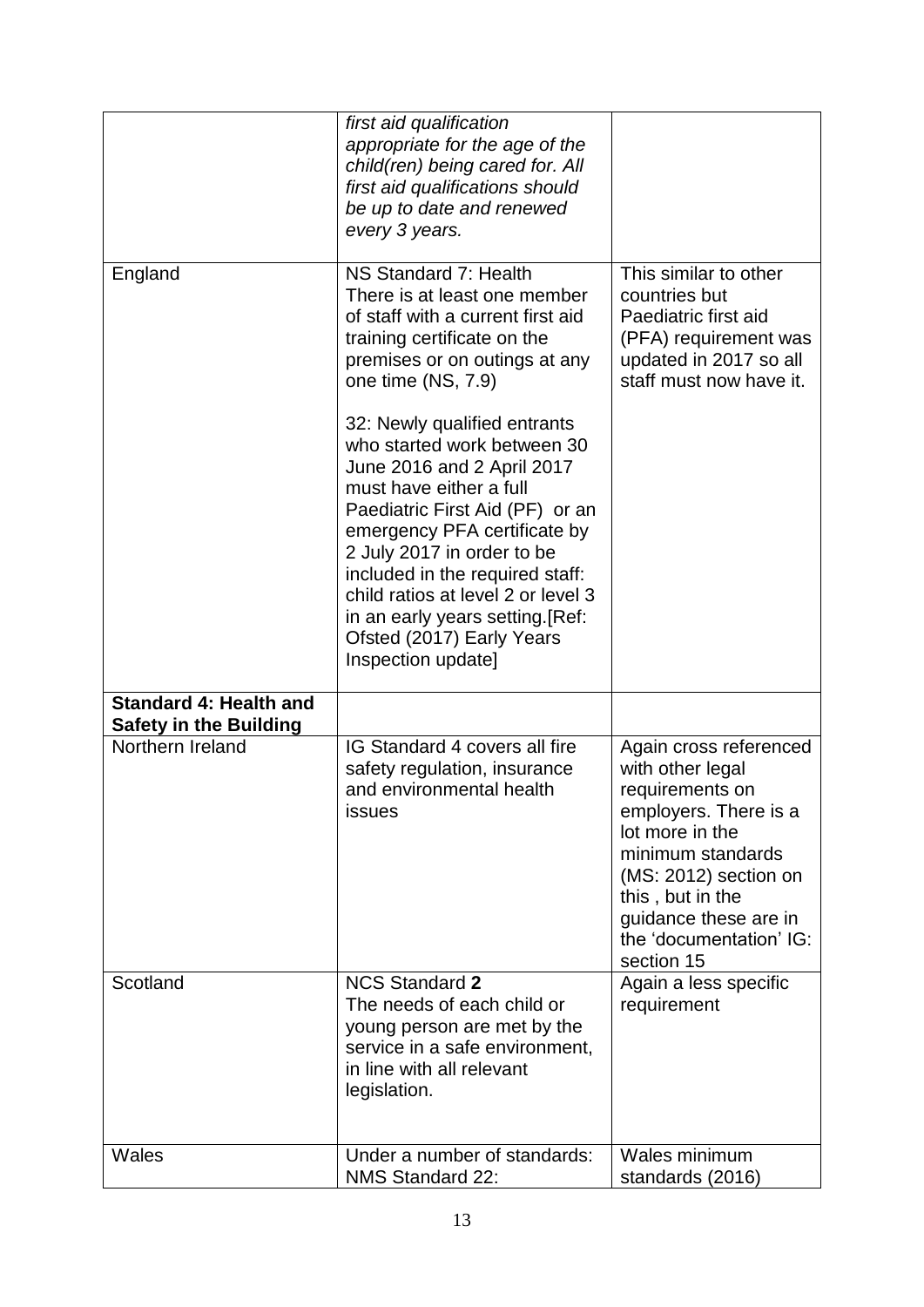|                                            | <b>Environment and NMS</b><br>standard 24 : Safety                                                                                                                                                                                                                                                                                                                                                 | provide very specific<br>and detailed<br>requirements                           |
|--------------------------------------------|----------------------------------------------------------------------------------------------------------------------------------------------------------------------------------------------------------------------------------------------------------------------------------------------------------------------------------------------------------------------------------------------------|---------------------------------------------------------------------------------|
| England                                    | NS Standard 6 : Safety<br>'The registered person takes<br>positive steps to promote<br>safety within the setting and on<br>outings and ensures proper<br>precautions are taken to<br>prevent accidents'.<br>This covers many of the areas<br>in the NI requirement but it is a<br>very generic                                                                                                     | England's national<br>standards are written<br>in a very general<br>sense.      |
| <b>Standard 5 Food and</b><br><b>Drink</b> |                                                                                                                                                                                                                                                                                                                                                                                                    |                                                                                 |
| Northern Ireland                           | NI minimum standards are<br>very detailed on diets and<br>menus etc. The<br>implementation guidance is<br>brief and references the PHA<br>guidance etc                                                                                                                                                                                                                                             | The actual regulation<br>(Reg: pg 63) is very<br>non-specific and brief         |
| Scotland                                   | Gets a brief mention in NCS<br>standard $3(4)$<br>'Children and young people<br>have access to a well-<br>balanced and healthy<br>diet (where food is provided)<br>which takes account of ethnic,<br>cultural and dietary<br>requirements, including food<br>allergies. Staff make sure that<br>help with feeding is given in a<br>way that best meets the needs<br>of the child or young person'. | This kept very generic                                                          |
| <b>Wales</b>                               | NMS Standard 12: Food and<br><b>Drink</b><br>This has nine very specific<br>requirements about food<br>preparation and diet, access to<br>fresh drinking water is<br>specifically mentioned.                                                                                                                                                                                                       | Very detailed on this<br>area                                                   |
| England                                    | NS Standard 10 : Food and<br><b>Drink</b><br>'Children are provided with<br>regular drinks and food in<br>adequate quantities for their<br>needs. Food and drink is<br>properly prepared,                                                                                                                                                                                                          | Very few details only, 4<br>points, again one<br>being fresh drinking<br>water. |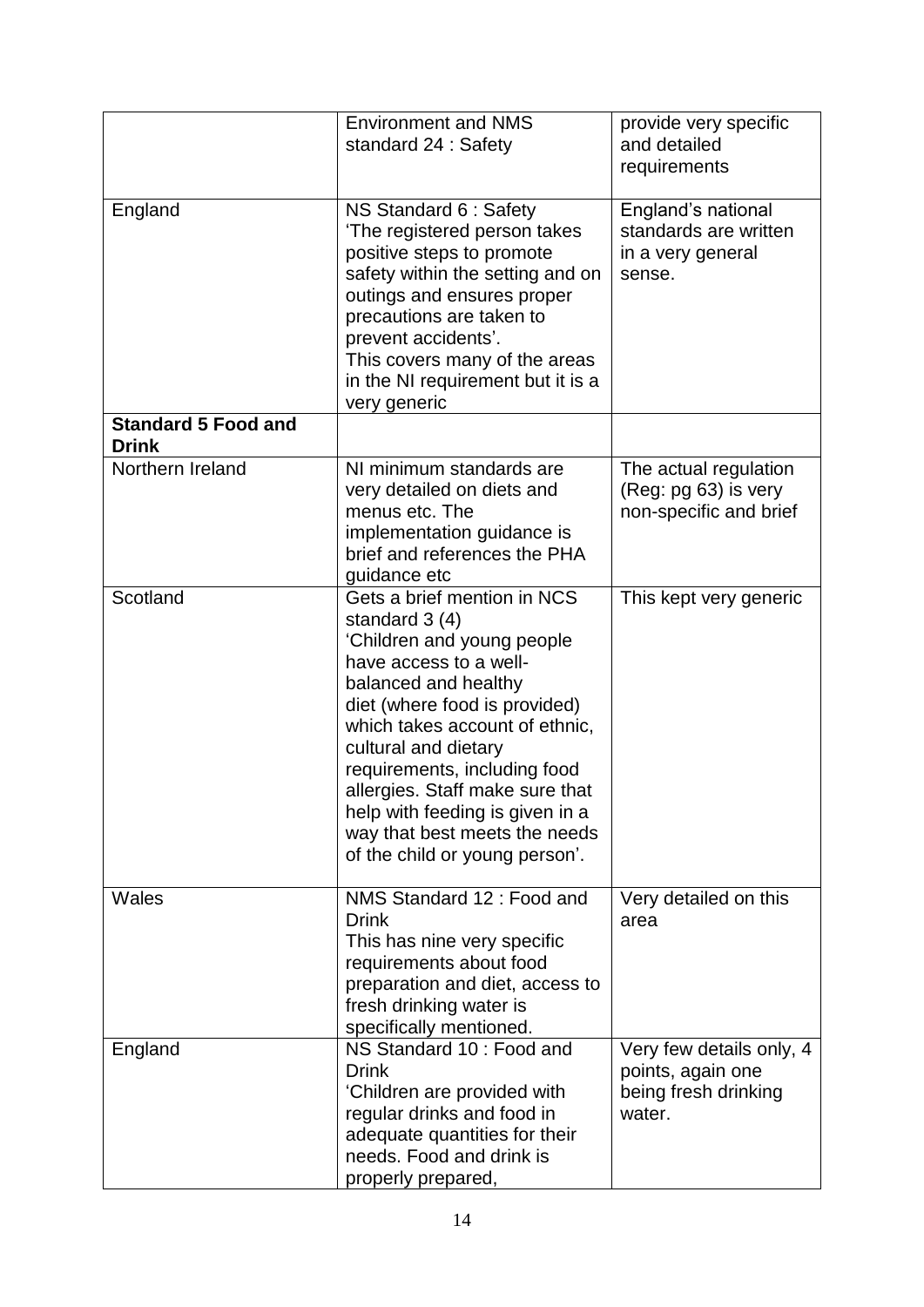|                                                                     | nutritious and complies with<br>dietary and religious<br>requirements'                                                                                                                                                                                                                                                                                                                                                               |                                                                                                                                                                                                                                                                                                                                                  |
|---------------------------------------------------------------------|--------------------------------------------------------------------------------------------------------------------------------------------------------------------------------------------------------------------------------------------------------------------------------------------------------------------------------------------------------------------------------------------------------------------------------------|--------------------------------------------------------------------------------------------------------------------------------------------------------------------------------------------------------------------------------------------------------------------------------------------------------------------------------------------------|
| <b>Standard 6 Promoting</b><br><b>Positive Behaviour</b>            |                                                                                                                                                                                                                                                                                                                                                                                                                                      |                                                                                                                                                                                                                                                                                                                                                  |
| Northern Ireland                                                    | A very brief section in the IG<br>guidance, two paragraphs,<br>mainly focused on managing<br>challenging behaviour.                                                                                                                                                                                                                                                                                                                  | NI guidance very<br>limited compared to<br>other countries                                                                                                                                                                                                                                                                                       |
| Scotland                                                            | <b>NSC Standard 4</b><br>'Each child or young person<br>will be supported by staff who<br>interact effectively and<br>enthusiastically with him or<br>her.'<br><b>NCS Standard 5</b><br>'Each child or young person<br>can experience and choose<br>from a balanced range of<br>activities'.<br><b>NCS Standard 6</b><br>Each child or young person<br>receives support from staff<br>who respond to his or her<br>individual needs. | Scottish requirements<br>have three standards<br>(NCS) with lots 16<br>criteria on the<br>promotion of the child's<br>behaviour and<br>development,<br>including;<br>'staff will draw up and<br>put into practice<br>individualised<br>educational<br>programmes'. This<br>reflects the wider remit<br>of the country's early<br>years services. |
| <b>Wales</b>                                                        | <b>NMS Standard 4 Meeting</b><br><b>Individual Needs</b><br>NMS standard 7 Opportunities<br>for Play and Learning<br><b>NMS Standard 9 Behavior</b>                                                                                                                                                                                                                                                                                  | The three Welsh<br>standards promote and<br>expand the NI notion<br>of 'managing<br>behaviour' and assess<br>play and learning, with<br>31 criteria                                                                                                                                                                                              |
| England                                                             | NS Standard 3:<br>'The registered person meets<br>children's individual needs and<br>promotes their welfare. They<br>plan and provide activities and<br>play<br>opportunities to develop<br>children's emotional, physical,<br>social and<br>intellectual capabilities'.                                                                                                                                                             | England has 9 criteria<br>under this standard<br>and reference is made<br>to the 'early learning<br>goals (DfES).                                                                                                                                                                                                                                |
| <b>Standard 7: Working in</b><br><b>Partnership with</b><br>parents |                                                                                                                                                                                                                                                                                                                                                                                                                                      |                                                                                                                                                                                                                                                                                                                                                  |
| Northern Ireland                                                    | In the minimum standards<br>(MS) and guidance (IG) a brief                                                                                                                                                                                                                                                                                                                                                                           |                                                                                                                                                                                                                                                                                                                                                  |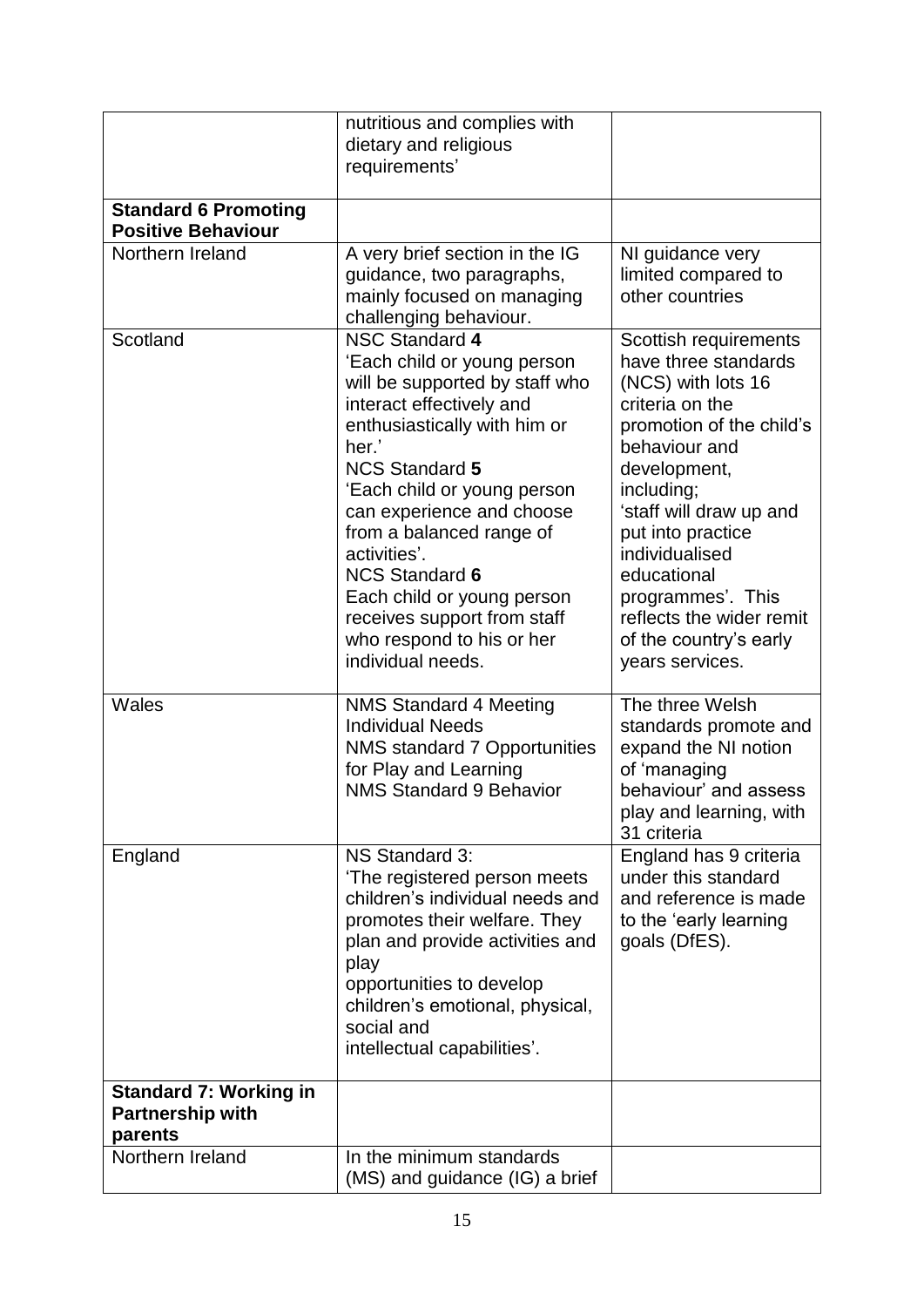|                             | mention is made of a<br>'statements of purpose',<br>agreements with parents,<br>getting their views, and sharing<br>information with them<br>(including inspection reports)                                                                                                                                                                                                                                                                                                               |                                                                                                                                                                           |
|-----------------------------|-------------------------------------------------------------------------------------------------------------------------------------------------------------------------------------------------------------------------------------------------------------------------------------------------------------------------------------------------------------------------------------------------------------------------------------------------------------------------------------------|---------------------------------------------------------------------------------------------------------------------------------------------------------------------------|
| Scotland                    | <b>NCS Standard 7</b><br>'In using the service, children,<br>young people, parents and<br>carers experience an<br>environment of mutual respect,<br>trust and open<br>communication'.<br><b>NCS Standard 9</b><br>You can be confident that the<br>service contributes to the<br>community and looks for<br>opportunities to be involved in<br>the community.<br><b>NCS Standard 13</b><br>'You can be confident that the<br>service will evaluate what it<br>does and make improvements' | The standards and<br>requirements in<br>Scotland require the<br>providers to be much<br>more proactive in<br>developing these<br>concepts, than the NI<br>standards (MS). |
| Wales                       | NMS Standard 6: Working in<br>partnership with parents                                                                                                                                                                                                                                                                                                                                                                                                                                    | This is similar to NI but<br>mentions parents<br>being more involved as<br>volunteers and on<br>management<br>committees (if<br>applicable)                               |
| England                     | <b>NS Standard 12</b><br>Working in partnership with<br>parents and carers                                                                                                                                                                                                                                                                                                                                                                                                                | Limited guidance,<br>similar to NI                                                                                                                                        |
| <b>Standard 8: Equality</b> |                                                                                                                                                                                                                                                                                                                                                                                                                                                                                           |                                                                                                                                                                           |
| Northern Ireland            | NI standards (MS) say<br>'The setting actively promotes<br>equality of opportunity and<br>inclusion for all children and<br>their parents and staff and<br>positively values diversity'                                                                                                                                                                                                                                                                                                   | Guidance (IG) has one<br>paragraph and<br>references the Equality<br>Commission                                                                                           |
| Scotland                    | <b>NCS Standard 1</b><br>Each child or young person will<br>be welcomed, and will be<br>valued as an individual.                                                                                                                                                                                                                                                                                                                                                                          | A very brief standard,<br>staff are not mentioned<br>(but a later 'policies'<br>section mentions<br>employment law etc)                                                   |
| Wales                       | NMS Standard 16: Equal<br>opportunities Outcome:<br>'All children are treated with                                                                                                                                                                                                                                                                                                                                                                                                        | One very short section,<br>staff not mentioned<br>here                                                                                                                    |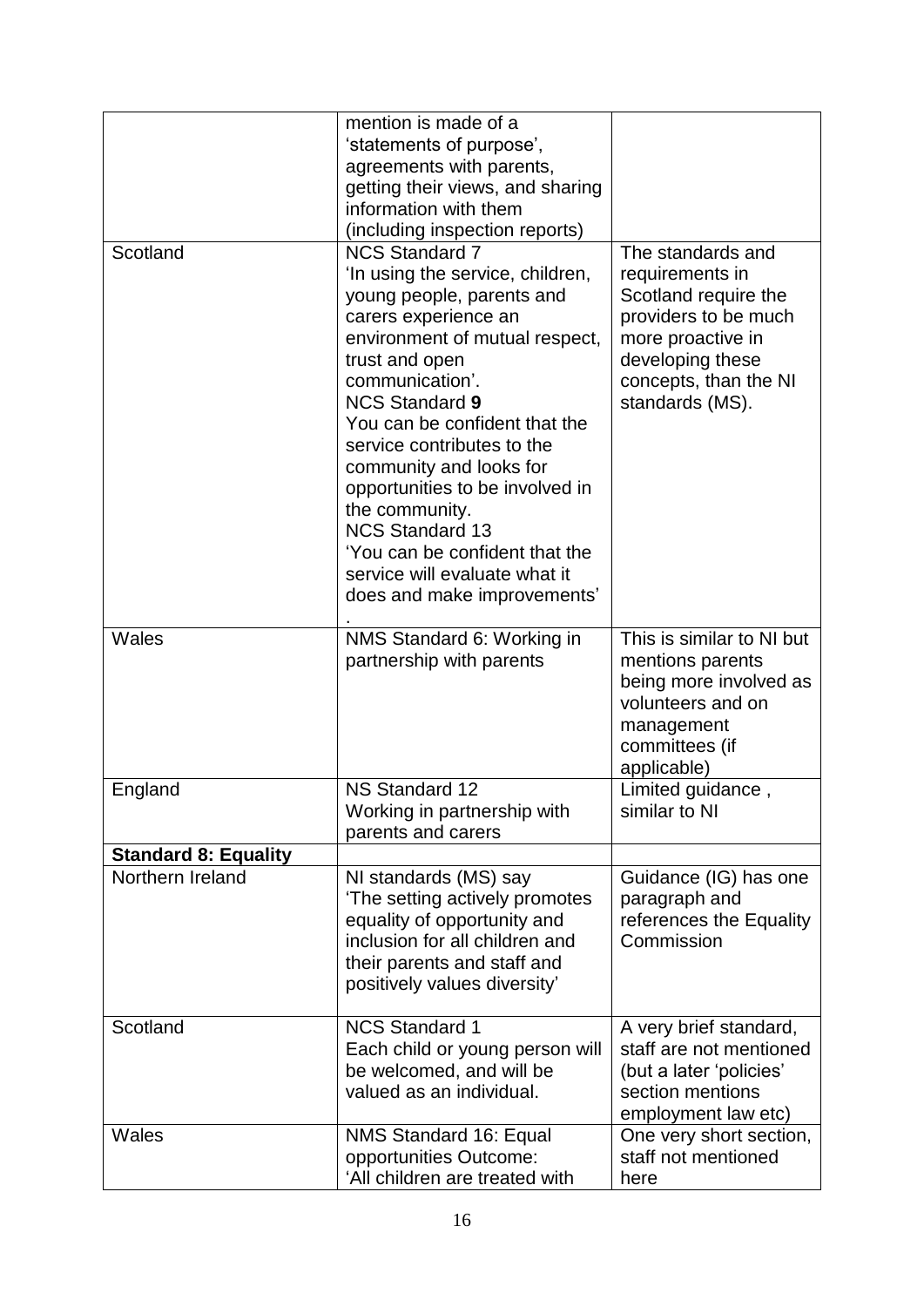|                                              | equal concern and respect.<br>The registered person is<br>responsible for ensuring that:<br>NMS 16.1 Equality of<br>opportunity and anti-<br>discriminatory practice is<br>promoted in the setting'.                                                                                                                                                                                                                                                                                                                                                         |                                                                                                                                                              |
|----------------------------------------------|--------------------------------------------------------------------------------------------------------------------------------------------------------------------------------------------------------------------------------------------------------------------------------------------------------------------------------------------------------------------------------------------------------------------------------------------------------------------------------------------------------------------------------------------------------------|--------------------------------------------------------------------------------------------------------------------------------------------------------------|
| England                                      | NS Standard 9<br>'Equal opportunities: The<br>registered person and staff<br>actively promote<br>equality of opportunity and<br>anti-discriminatory practice for<br>all children'.<br>'All children and adults are<br>treated with equal concern and<br>the registered person has<br>regard to relevant anti-<br>discriminatory good practice.<br>The registered person<br>promotes equal opportunities<br>with regard to employment,<br>training, admission to day care<br>and access to the resources,<br>activities and facilities<br>available'.(NS 9.2) | One very short section<br>Staff, children and<br>parents are mentioned                                                                                       |
| <b>Standard 9 Additional</b><br><b>Needs</b> |                                                                                                                                                                                                                                                                                                                                                                                                                                                                                                                                                              |                                                                                                                                                              |
| Northern Ireland                             | (MS) Standards state:<br>The inclusion, welfare and<br>development of children who<br>have additional needs are<br>actively promoted, based on<br>appropriate assessment.                                                                                                                                                                                                                                                                                                                                                                                    | Two paragraphs in the<br>guidance (IG), with<br>'child in need' article<br>17 (Children (NI)<br>Order) mentioned and<br>a policy required by<br>the provider |
| Scotland                                     | No specific standard                                                                                                                                                                                                                                                                                                                                                                                                                                                                                                                                         |                                                                                                                                                              |
| Wales                                        | <b>NMS Standard 4 Meeting</b><br>Individual needs<br>There are four requirements<br>including;<br>NMS 4.5 The current Code of<br><b>Practice for Special</b><br><b>Educational Needs (or</b><br>Additional Learning Needs) for<br>Wales is followed. Where<br>appropriate, a child's particular<br>needs are met through the<br>provision of special equipment.<br>NMS 4.6 In group settings, a<br>written policy statement                                                                                                                                  | No stand alone<br>standard on this but<br>there are some quite<br>detailed guidance and<br>requirements in Wales<br>(NMS)                                    |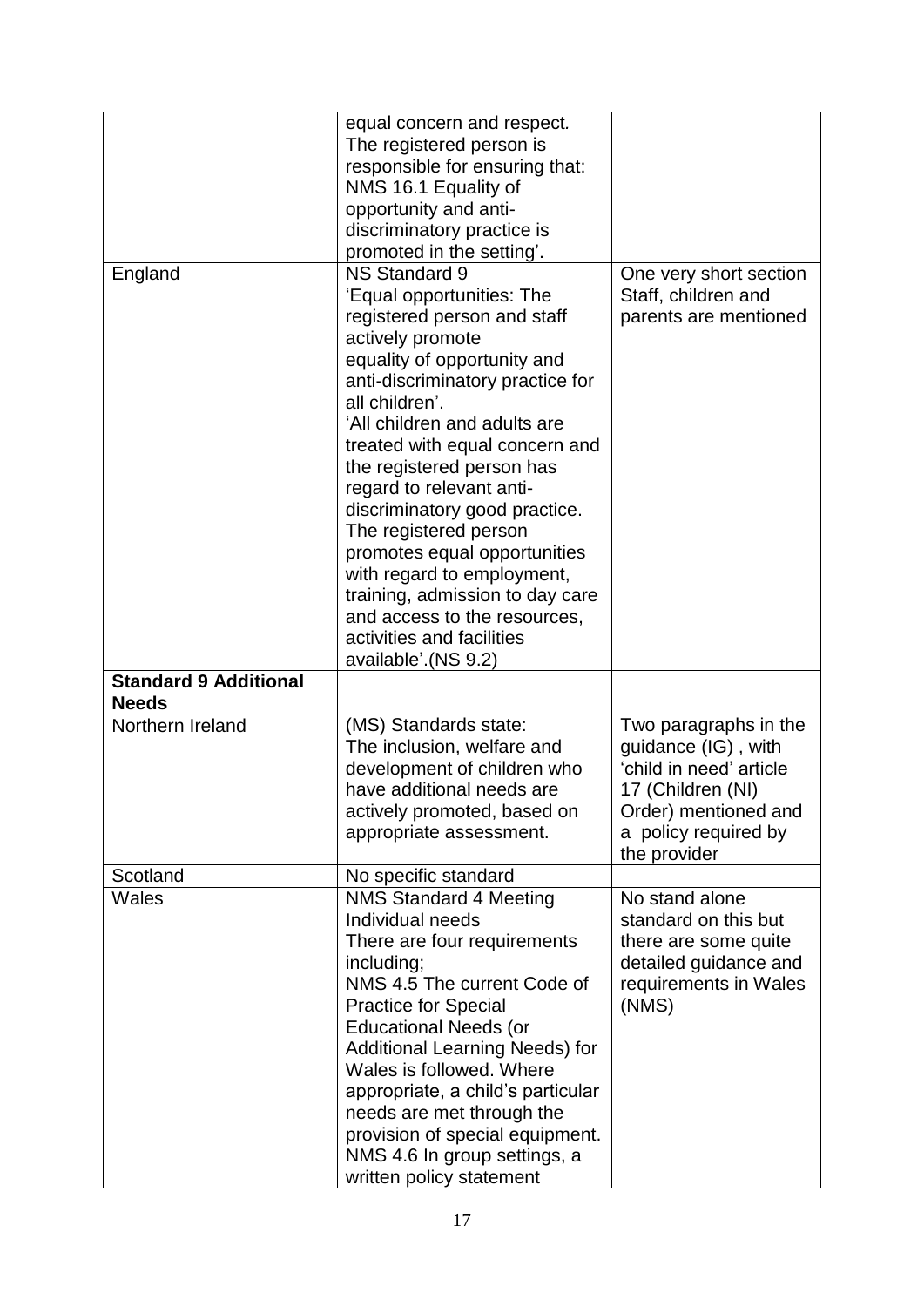|                                                                                   | consistent with current<br>legislation and guidance about<br>special needs is in place. This<br>should cover both special<br>educational needs and<br>disabilities and must be<br>available to parents.                                                                                                                                                                                     |                                                                                                                                                                                                                                                                             |
|-----------------------------------------------------------------------------------|---------------------------------------------------------------------------------------------------------------------------------------------------------------------------------------------------------------------------------------------------------------------------------------------------------------------------------------------------------------------------------------------|-----------------------------------------------------------------------------------------------------------------------------------------------------------------------------------------------------------------------------------------------------------------------------|
| England                                                                           | <b>NS Standard 10</b><br>Special needs (including<br>special educational needs and<br>disabilities)                                                                                                                                                                                                                                                                                         | This standard has 7<br>supporting criteria and<br>is linked to the Code of<br>Practice (2001) for the<br>Identification and<br><b>Assessment of Special</b><br><b>Educational Needs</b>                                                                                     |
| Standard 10:<br><b>Management and</b><br><b>Monitoring</b><br><b>Arrangements</b> |                                                                                                                                                                                                                                                                                                                                                                                             |                                                                                                                                                                                                                                                                             |
| Northern Ireland                                                                  | This standard (IG)<br>concentrates on governance<br>and, management<br>arrangements and the roles of<br>the 'registered person, person<br>in charge / manager, trustees<br>and committees It varies<br>depending on the type of<br>service provided. A manager is<br>required if there are 20+<br>children (Reg. 5.13)<br>* These requirements don't<br>apply to a singleton<br>childminder | In NI this standard is<br>quite complex as it<br>covers a multitude of<br>different provider<br>arrangements and<br>roles.<br>Monitoring reports and<br>'self evaluation reports'<br>used to evidence<br>minimum standards as<br>required.<br>There is no scoring<br>system |
| Scotland                                                                          | <b>NCS Standard 14</b><br>'You can be confident that you<br>are using a service that is well<br>managed'.<br>'You can be confident that the<br>manager demonstrates a high<br>level of professional<br>competence and skill and a<br>thorough understanding of<br>childcare issues'.                                                                                                        | Scotland just uses two<br>terms for<br>management:<br>• 'manager is the<br>person responsible for<br>the daily management<br>of the<br>service;<br>• person in charge is<br>the person who<br>provides the service<br>and has overall<br>responsibility for it'             |
| Wales                                                                             | <b>NMS Standard 14:</b>                                                                                                                                                                                                                                                                                                                                                                     | Each child has to have                                                                                                                                                                                                                                                      |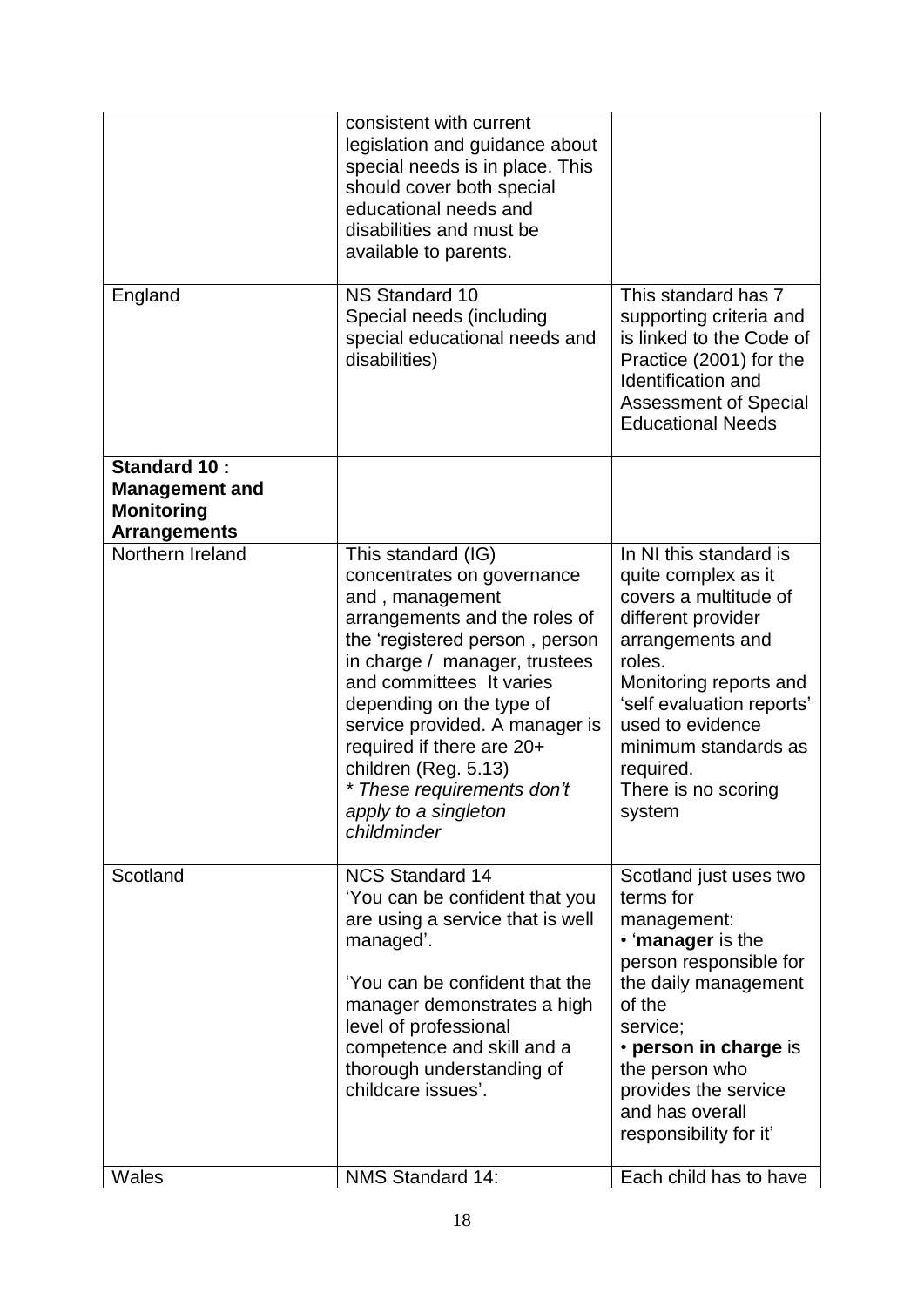| * staffing ratios mentioned<br>here will be discussed<br>later.<br>England                                                                                                                                                                                                                                                                                                                                                                                                                                      | Organisation (also linked to<br>standard 15: staffing ratios)<br>Manager for 20+ children<br>(NMS 15.13)<br>Registered person, manager<br>and 'named deputy' roles<br>mentioned (reg (2010) 6 and<br>reg <sub>9</sub><br>NS Standard 1: Suitable                                                                                                                                                                                                                                                                                                                                                                                                                                    | a 'keyworker' under<br>this standard (NMS) in<br>Wales                                                                                                                                                                                                                                                                                                                                                                                                                                                                                                      |
|-----------------------------------------------------------------------------------------------------------------------------------------------------------------------------------------------------------------------------------------------------------------------------------------------------------------------------------------------------------------------------------------------------------------------------------------------------------------------------------------------------------------|-------------------------------------------------------------------------------------------------------------------------------------------------------------------------------------------------------------------------------------------------------------------------------------------------------------------------------------------------------------------------------------------------------------------------------------------------------------------------------------------------------------------------------------------------------------------------------------------------------------------------------------------------------------------------------------|-------------------------------------------------------------------------------------------------------------------------------------------------------------------------------------------------------------------------------------------------------------------------------------------------------------------------------------------------------------------------------------------------------------------------------------------------------------------------------------------------------------------------------------------------------------|
|                                                                                                                                                                                                                                                                                                                                                                                                                                                                                                                 | person<br>NS Standard 2: Organisation                                                                                                                                                                                                                                                                                                                                                                                                                                                                                                                                                                                                                                               | Qualifications, ratios<br>and training are all<br>mentioned in these two<br>standards (NS) in<br>England, please see<br>NI (MS) standard 11.                                                                                                                                                                                                                                                                                                                                                                                                                |
| <b>Standard 11:</b><br><b>Organisation of the</b><br>setting                                                                                                                                                                                                                                                                                                                                                                                                                                                    |                                                                                                                                                                                                                                                                                                                                                                                                                                                                                                                                                                                                                                                                                     |                                                                                                                                                                                                                                                                                                                                                                                                                                                                                                                                                             |
| Northern Ireland<br>This is the most complex<br>and detailed standard<br>(MS) in NI, in others<br>countries the issues are<br>covered in various<br>standards and<br>regulations, usually in<br>less detail.<br>'Adult/child ratios, space<br>and resources are<br>organised to meet the<br>children's needs<br>effectively and to comply<br>with the stipulations on<br>the Registration<br>Certificate' (MS, 11)<br>NB this standard also<br>covers qualifications,<br>training and staffing<br>requirements' | Key points are:<br>Maximum 26 children for this<br>calculation (MS, pg36)<br>Managers and those under 18<br>(not usually) considered in the<br>staff / child ratios (Reg, Pg 56)<br>Induction training within one<br>month(MS, 11)<br>'No more than 2 students are<br>on a placement in a registered<br>group at the same time.<br>Students must be<br>supervised'.(MS, pg33)<br>Manager or deputy must be<br>onsite at all times (full time day<br>care) (IG pg 13)<br><b>Manager QCF 5 or equivalent</b><br>+ 2 years experience<br>50% staff at least QCF level 2<br>(or 3 or 5 NVQ qualifications in<br>Playwork and EY care and<br>education)<br>Ratios: Full time (4 hours +) | This standard is very<br>complex and covers<br>many important issues<br>for daycare and<br>childminding.<br>I have attempted to<br>highlight any<br>anomalies only across<br>the UK.<br>'Job skills and non-<br>employed status<br>trainees should not be<br>considered as staff<br>(Reg pg 58)<br>Regulations don't<br>mention students<br>Childminding (IG)<br>doesn't state a limit for<br>students<br>Regulations are out of<br>date in relation to<br>qualification<br>requirements<br>Keyworker role<br>suggested (MS, 11)<br>(See ratios table also) |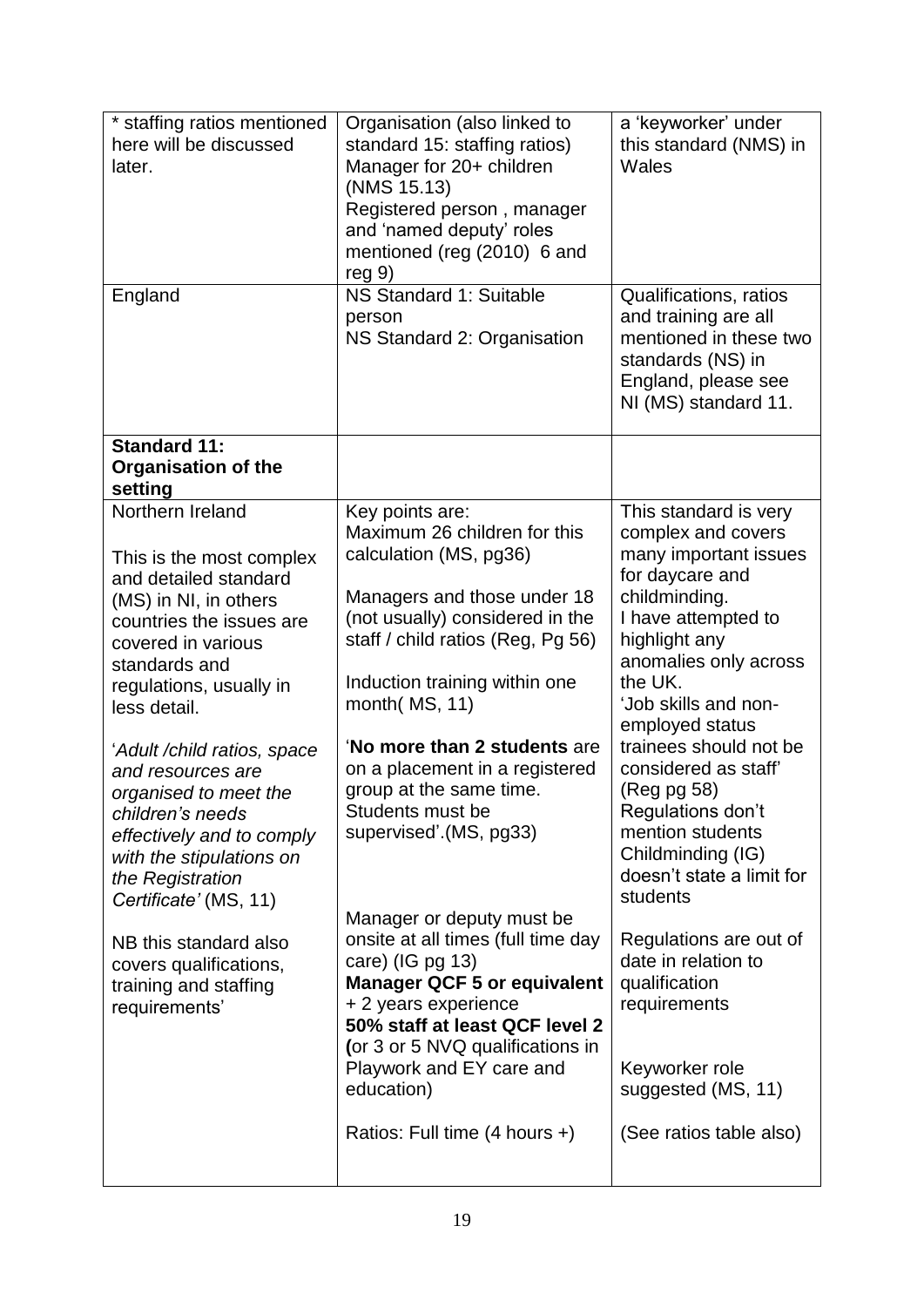|          | 0-2 years 1:3<br>2-3 years 1:4<br>3-12 years 1:8<br>* with two staff on duty,<br>unless children sleeping etc<br>(MS, pg 34, and guidance (IG)<br>pg17)<br>Ratios (sessional):<br>Exemptions<br>2 years 10 months $+1:8$ (max<br>4 children in this category) (MS<br>pg 35)<br>2 staff on duty<br>Mixed age groups (only for<br>exceptional short periods)<br>(guidance pg 18)<br>School age groups max 30 in<br>one room (IG pg 18)<br><b>Childminder Ratios:</b><br>The standard recommended<br>ratios are:<br>1:3 children aged under five<br>1:6 children aged between five | Regulations don't<br>stipulate two on duty at<br>all times (Reg: pg 57)<br>* Mixture of age<br>groups (MS, pg 18) 30<br>mins time period or<br>exceptional<br>circumstances<br>allowed. Sessional<br>care can mix children<br>(IG, pg 17)<br>Reg pg 68/69 also<br>mentions group<br>maximum 10 under 12<br>years, not in guidance<br>(IG)<br>(See ratios table also) |
|----------|---------------------------------------------------------------------------------------------------------------------------------------------------------------------------------------------------------------------------------------------------------------------------------------------------------------------------------------------------------------------------------------------------------------------------------------------------------------------------------------------------------------------------------------------------------------------------------|----------------------------------------------------------------------------------------------------------------------------------------------------------------------------------------------------------------------------------------------------------------------------------------------------------------------------------------------------------------------|
|          | and seven<br>1:6 children aged under twelve<br>of whom no more than three<br>are under five. (Reg, pg 64)                                                                                                                                                                                                                                                                                                                                                                                                                                                                       |                                                                                                                                                                                                                                                                                                                                                                      |
| Scotland | In Scotland there have been a<br>number of initiatives on EY<br>qualifications, such as the<br>impact on pre-school of the<br>Schools (Consultation))<br>(Scotland) Act 2010, the<br>consultation on the Children<br>and Young People's Bill and<br>staff registration requirements<br>with the SSSC.                                                                                                                                                                                                                                                                           | Staff registered with<br>the SSSC and<br>teaching qualified staff<br>promoted * not similar<br>to NI regulation $-$ as<br>we have separate ETI<br>inspection processed<br>for Nursery schools<br>etc.                                                                                                                                                                |
|          | Changes to Managers or 'lead<br>practitioners' qualifications:<br>since 2011, a new level 9<br>qualification (BA Childhood<br>Practice Award) and registered<br>with the SSSC.<br>There are 11 levels of<br>qualification in Scotland                                                                                                                                                                                                                                                                                                                                           | EY staff and managers<br>are registered with the<br>SSSC (it was recently<br>recommended that<br>childminders are also<br>registered with the<br>Scottish Council.                                                                                                                                                                                                   |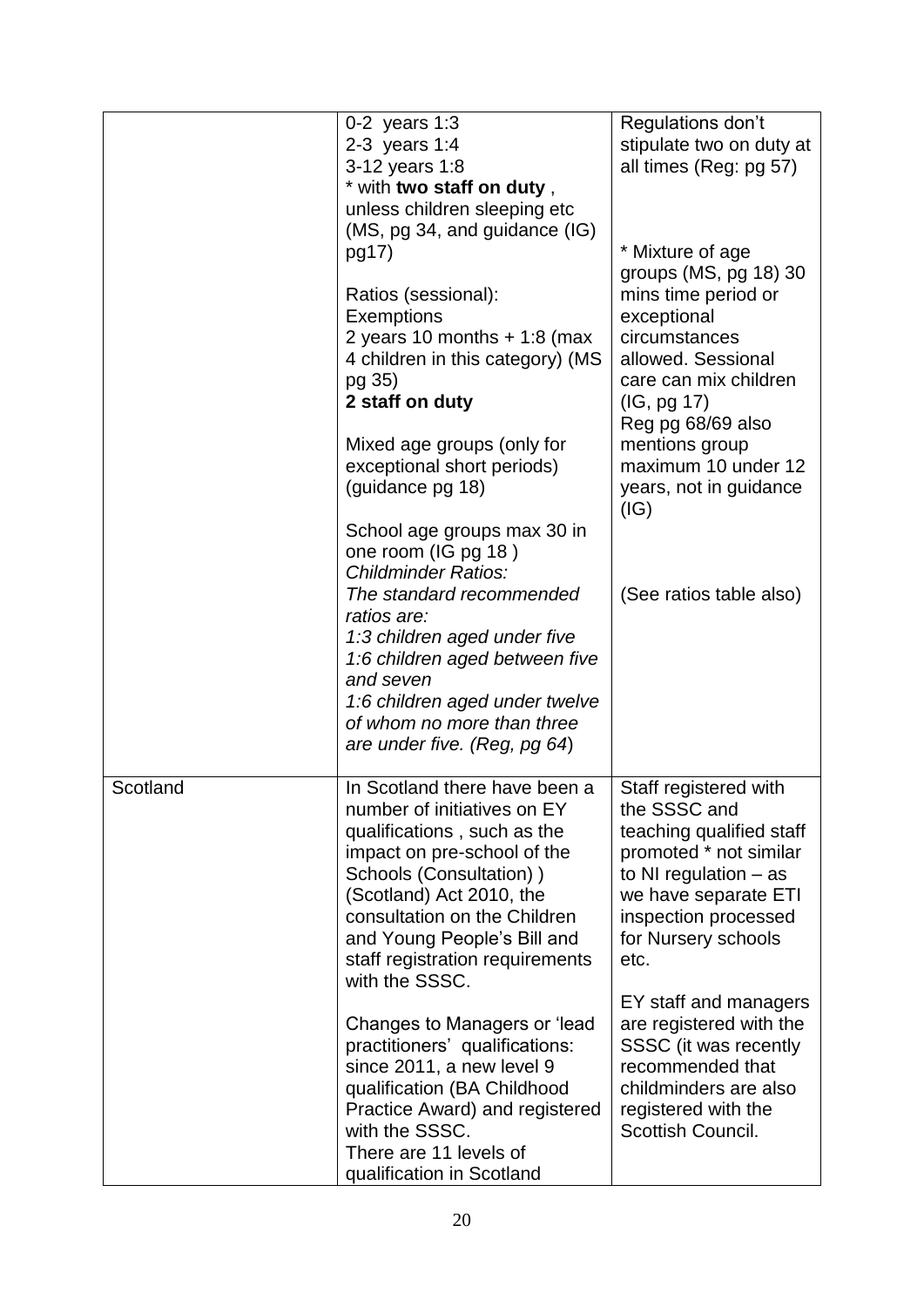|                                                                                                                                                           | Staffing: see standard one<br>Ratios: See table 8888                                                                                                                                                                                                                                                                                                                                                                                                                                           |                                                                                                                                                  |
|-----------------------------------------------------------------------------------------------------------------------------------------------------------|------------------------------------------------------------------------------------------------------------------------------------------------------------------------------------------------------------------------------------------------------------------------------------------------------------------------------------------------------------------------------------------------------------------------------------------------------------------------------------------------|--------------------------------------------------------------------------------------------------------------------------------------------------|
| Wales                                                                                                                                                     | NMS 13.6(DC) The person in<br>charge has at least a level 3<br>qualification recognised on<br>the Care Council for Wales'<br>current list of Accepted<br>Qualifications for the Early<br><b>Years and Child Care</b><br><b>Workforce in Wales or Skills</b><br>Active's Integrated<br><b>Qualification Framework for</b><br>Play work.<br>NMS 13.3(DC) Prior to their<br>appointment, a person in<br>charge (manager) has at least<br>2 years' experience of<br>working in a day care setting. | Managerial<br>qualifications seem<br>similar to NI in terms of<br>experience.                                                                    |
|                                                                                                                                                           | NMS 13.7(DC) (a) At least<br>50% of the non-supervisory<br>staff holds a qualification at<br>least at level 2 from the Care<br><b>Council for Wales'</b><br>Staffing : see standard one<br>NMS 13.8(DC) All trainees<br>work under close supervision<br>at all times.                                                                                                                                                                                                                          | No limit to trainees in<br>Wales                                                                                                                 |
|                                                                                                                                                           | NMS 14.4 Children aged under<br>2 years are cared for in groups<br>of no more than 12. Otherwise,<br>the size of a group never<br>exceeds<br>26 children.<br>Staffing: see standard 1<br>Ratios: see table 2                                                                                                                                                                                                                                                                                   | Max size for group 26,<br>12 if under 2 years                                                                                                    |
| England<br>NB The regulations and<br>guidance cover teaching<br>qualifications for early<br>years education<br><b>EYFS Statutory</b><br>Framework, (2017) | NS 3.31. For children aged<br>under two: • there must be at<br>least one member of staff for<br>every three children<br>at least one member of staff<br>must hold a full and relevant<br>level 3 qualification, and must<br>be suitably experienced in<br>working with children under<br>two • at least half of all other<br>staff must hold a full and                                                                                                                                        | Ratios are linked to<br>qualification level more<br>e.g. if a qualified<br>teacher is involved.<br><b>Statutory framework</b><br>(NS 3.33, 3.34) |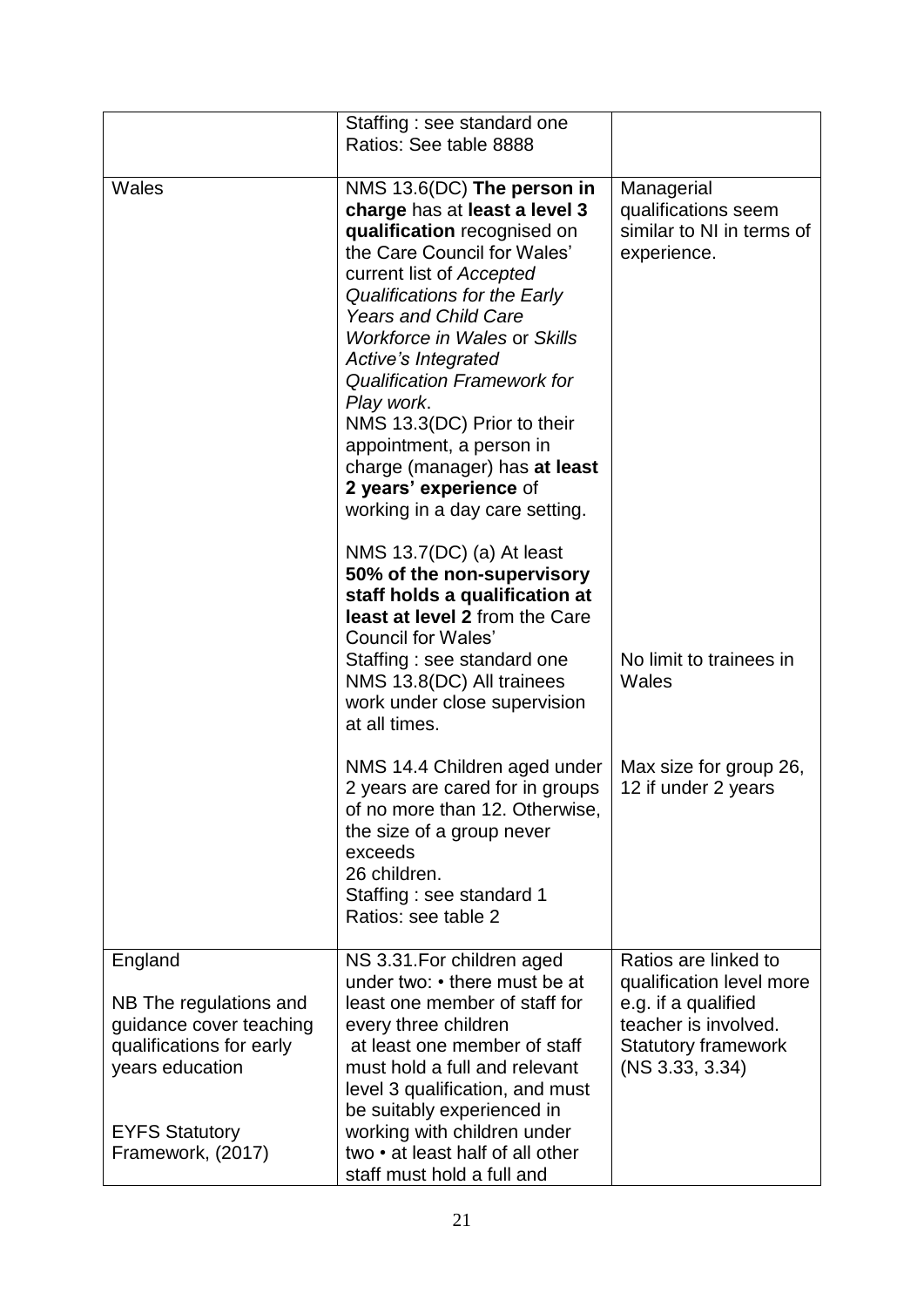| relevant level 2 qualification                                                                                                                                                                                                                                                                                                                                                             |                                                                |
|--------------------------------------------------------------------------------------------------------------------------------------------------------------------------------------------------------------------------------------------------------------------------------------------------------------------------------------------------------------------------------------------|----------------------------------------------------------------|
| NS 33. For children aged three<br>and over in registered early<br>years provision where a<br>person with Qualified Teacher<br><b>Status, Early Years</b><br>Professional Status, Early<br><b>Years Teacher Status or</b><br>another suitable level 6<br>qualification is working directly<br>with the children36: • there<br>must be at least one member<br>of staff for every 13 children |                                                                |
| Maximum 26 children in one<br>Unit.                                                                                                                                                                                                                                                                                                                                                        |                                                                |
| Out of schools, a 'class size '<br>of 30 mentioned (EYFS, 3.40)                                                                                                                                                                                                                                                                                                                            |                                                                |
| 3.41. At any one time,<br>childminders (whether<br>providing the childminding on<br>domestic or non-domestic<br>premises) may care for a<br>maximum of six children under<br>the age of eight. Of these six<br>children, a maximum of three<br>may be young children, and<br>there should only be one child<br>under the age of one                                                        |                                                                |
| 3.23. In group settings, the<br>manager must hold at least a<br>full and relevant level 3<br>qualification and at least half of<br>all other staff must hold at least<br>a full and relevant level 2<br>qualification. The manager<br>should have at least two years'<br>experience of working in an<br>early years setting,                                                               | Similar to NI not sure if<br>level 3 equates to our<br>level 5 |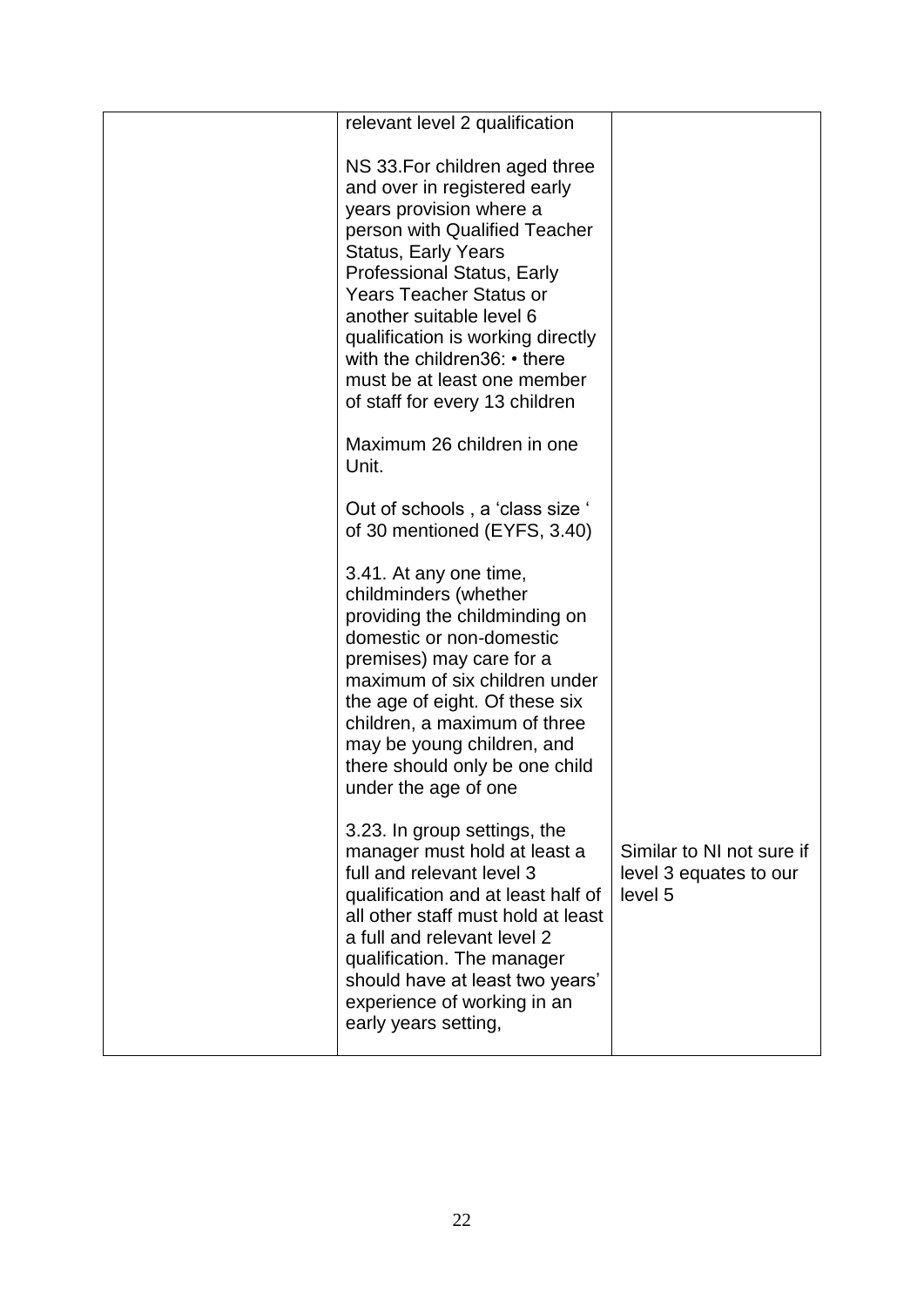| <b>Full time Day</b>                                                                                                                                                               | <b>Scotland</b>                                                                                                                                                   | <b>Wales</b>                                                                                                                                                                                                                                                                                                                                                                 | <b>England</b>                                                                                                                                                                                                                                                                                                                                                                                                                                                                                                                                                                                                             |
|------------------------------------------------------------------------------------------------------------------------------------------------------------------------------------|-------------------------------------------------------------------------------------------------------------------------------------------------------------------|------------------------------------------------------------------------------------------------------------------------------------------------------------------------------------------------------------------------------------------------------------------------------------------------------------------------------------------------------------------------------|----------------------------------------------------------------------------------------------------------------------------------------------------------------------------------------------------------------------------------------------------------------------------------------------------------------------------------------------------------------------------------------------------------------------------------------------------------------------------------------------------------------------------------------------------------------------------------------------------------------------------|
| <b>Care NI</b>                                                                                                                                                                     |                                                                                                                                                                   |                                                                                                                                                                                                                                                                                                                                                                              |                                                                                                                                                                                                                                                                                                                                                                                                                                                                                                                                                                                                                            |
| 0-2 years 1:3<br>2-3 years 1:4<br>3-12 years 1:8                                                                                                                                   | $0-2$ years 1:3<br>2-3 years 1:5<br>$3 + \gamma$ ears<br>1:8<br>1:10<br>8+ years                                                                                  | 0-2 years 1:3<br>Aged 2<br>1:4<br>3-7 years<br>1:8<br>8-11 years 1:10                                                                                                                                                                                                                                                                                                        | 1:3<br>0-2 years<br>Aged 2<br>1:4<br>1:8<br>3-7 years                                                                                                                                                                                                                                                                                                                                                                                                                                                                                                                                                                      |
| Sessional and out<br>of school 1:8 (aged<br>3+) if more than 4<br>under 3 years 1:4                                                                                                | * Less than 4 hours<br>1:10                                                                                                                                       | Play provision 1:12                                                                                                                                                                                                                                                                                                                                                          | Sessional and after<br>schools<br>discretionary                                                                                                                                                                                                                                                                                                                                                                                                                                                                                                                                                                            |
| Childminding                                                                                                                                                                       | Childminding                                                                                                                                                      | Childminding                                                                                                                                                                                                                                                                                                                                                                 | Childminding                                                                                                                                                                                                                                                                                                                                                                                                                                                                                                                                                                                                               |
| Ratio - 1:3 children<br>aged under five<br>1:6 children aged<br>between five and<br>seven<br>1:6 children aged<br>under twelve of<br>whom no more<br>than three are<br>under five. | Ratio-1:6 for<br>children under 12,<br>of whom no more<br>than three are not<br>yet attending<br>primary school and<br>of whom no more<br>than one is under<br>1. | Ratio- Ten children<br>up to 12 years of<br>age.<br>• Of those ten<br>children, no more<br>than six may be<br>under 8 years of<br>age.<br>• Of those six, no<br>more than three<br>may be under 5<br>years of age.<br>• Of those three<br>children, normally<br>no more than two<br>may be under 18<br>months of age,<br>although<br>exceptions can be<br>made for siblings. | Ratio- Under 8, 1:6<br>'exceptions to the<br>usual ratios can be<br>made, for example,<br>when childminders<br>are caring for sibling<br>babies, or when<br>caring for their own<br>baby, or to maintain<br>continuity of care. If<br>children aged four<br>and five only attend<br>the childminding<br>setting before<br>and/or after a<br>normal school day,<br>and/or during school<br>holidays, they may<br>be cared for at the<br>same time as three<br>other young<br>children. But in all<br>circumstances, the<br>total number of<br>children under the<br>age of eight being<br>cared for must not<br>exceed six. |

# *Table 2: Ratios and age comparison*

| <b>Standard 12: Suitable</b><br><b>Person</b>                                                                         |                                                                                                          |                                                |
|-----------------------------------------------------------------------------------------------------------------------|----------------------------------------------------------------------------------------------------------|------------------------------------------------|
| Northern Ireland                                                                                                      | (IG) All persons with<br>'substantial access' need                                                       | Ref VET/1 childminding<br>and Day care vetting |
| Article 124(i) and (ii) of the<br>Children (NI) Order to<br>ensure that all staff are<br>"Fit" to be in the proximity | vetted.<br>Registered person/<br>chairpersons, persons in<br>charge, deputy persons in<br>charge and the | procedure                                      |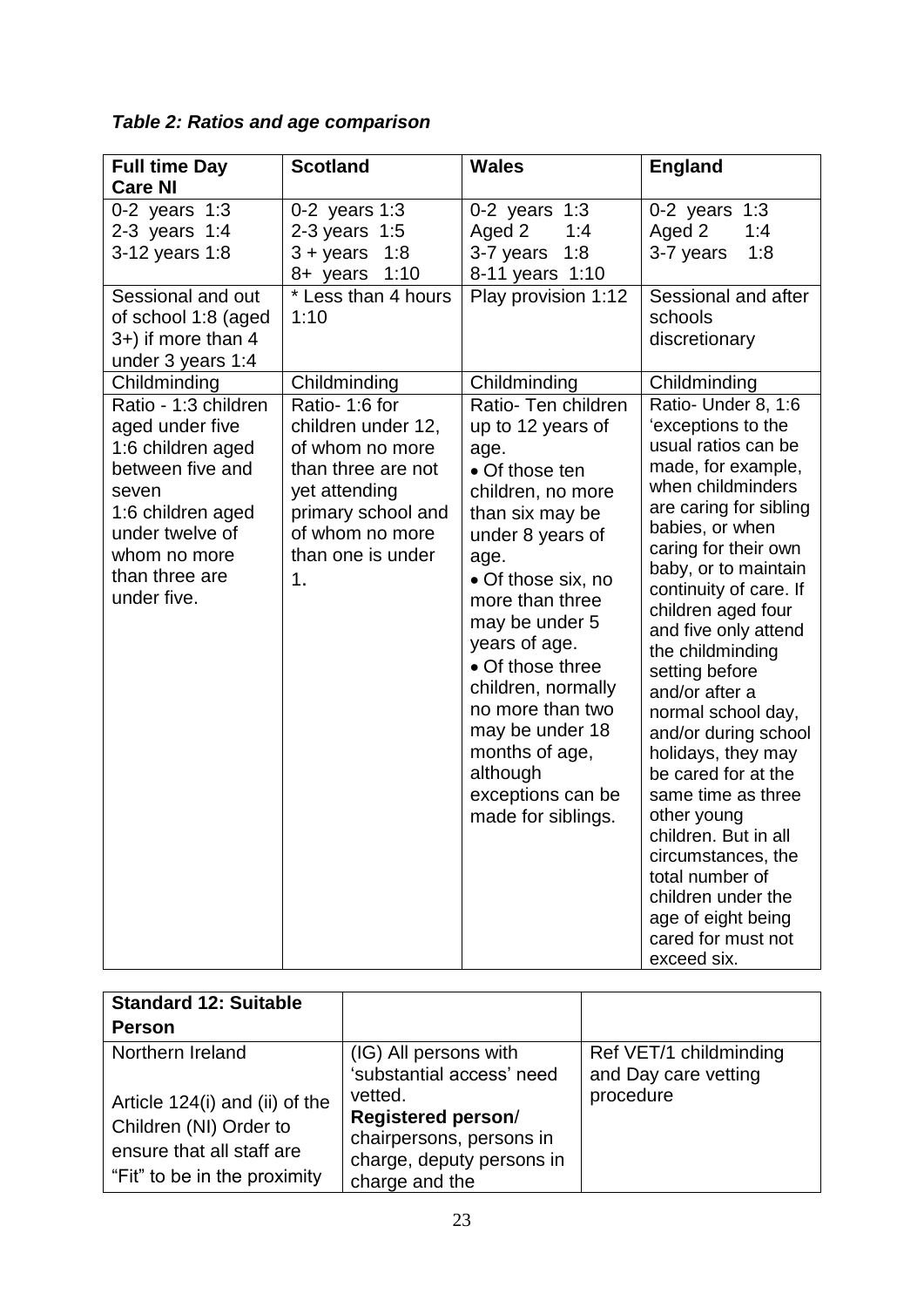| of children under the age<br>of 12. | Designated Officer with<br>responsibility for<br>Safeguarding and Child<br>Protection (if different) will<br>be required to participate<br>in a Fit Person<br>Assessment                                                                                                                                                                                                                                                                                                                                                                                                                                                                     | Ref: Regional fit person<br>assessment framework  |
|-------------------------------------|----------------------------------------------------------------------------------------------------------------------------------------------------------------------------------------------------------------------------------------------------------------------------------------------------------------------------------------------------------------------------------------------------------------------------------------------------------------------------------------------------------------------------------------------------------------------------------------------------------------------------------------------|---------------------------------------------------|
| Scotland<br>Standard 12             | (NCS, 12) You can be<br>confident that the service<br>recruits and selects staff<br>and volunteers and takes<br>account of safe<br>recruitment practices.<br>These include:<br>• enhanced disclosures<br>from Disclosure Scotland;<br>• checks with previous<br>employer;<br>• taking up references; and<br>• cross-referencing to the<br>register of the Scottish<br><b>Social Services</b><br>Council or other<br>professional organisations                                                                                                                                                                                               | A more general standard                           |
| Wales                               | In all cases, the<br>registered person<br>(namely the registered<br>child minder or<br>registered provider of day<br>care) is ultimately<br>responsible for ensuring<br>compliance with the<br>regulations, having regard<br>to the relevant NMS. A<br>person in charge must be<br>appointed if the registered<br>person is an organisation<br>and the responsible<br>individual is not in full day-<br>to-day charge of the<br>childcare provision, Part 3,<br>Child Minding and Day<br>Care (Wales) Regulations<br>2010<br>(as amended).<br>Any reference to<br>registered persons<br>includes child minders<br>'Suitable person' includes | Wales has very detailed<br>guidance on this (NMS) |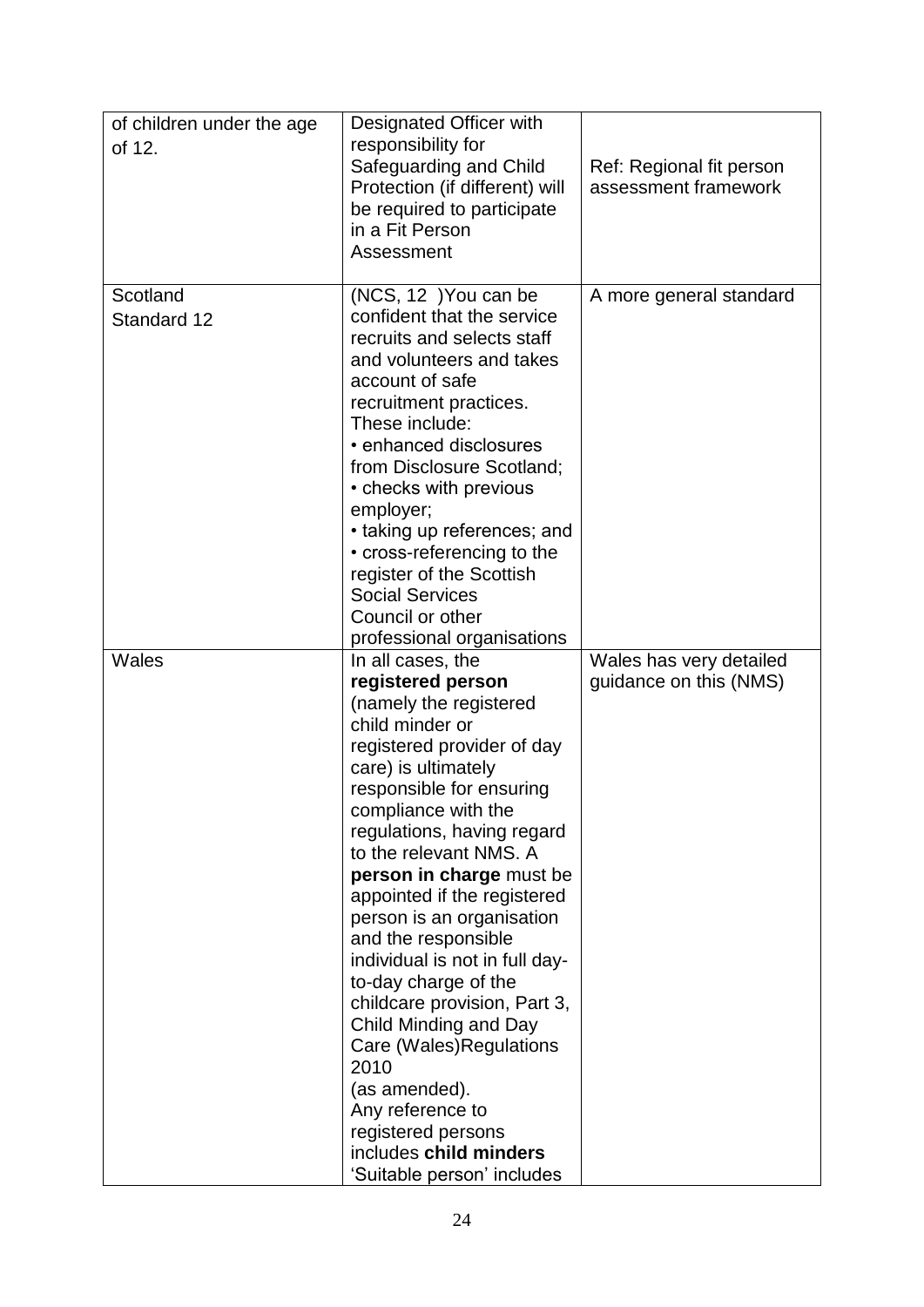|                                                                                                                                                                                                              | childminders (standard 13                                                                                                                                                                                                                                                                                                                                                                                 |                                                                                                                                                                                                                                                                                                                                                           |
|--------------------------------------------------------------------------------------------------------------------------------------------------------------------------------------------------------------|-----------------------------------------------------------------------------------------------------------------------------------------------------------------------------------------------------------------------------------------------------------------------------------------------------------------------------------------------------------------------------------------------------------|-----------------------------------------------------------------------------------------------------------------------------------------------------------------------------------------------------------------------------------------------------------------------------------------------------------------------------------------------------------|
| England<br>Schedule 1, Part 2 of the<br><b>Childcare (Early Years</b><br><b>Register) Regulations</b><br>2008, amended by the<br><b>Childcare (Early Years</b><br>Register) (Amendment)<br>Regulations 2012. | Suitable people 3.9. (NS)<br>Providers must ensure<br>that people looking after<br>children are suitable to<br>fulfil the requirements of<br>their roles. Providers must<br>have effective systems in<br>place to ensure that<br>practitioners, and any<br>other person who is likely<br>to have regular contact<br>with children (including<br>those living or working on<br>the premises), are suitable | The regulations include<br>schools, daycare and<br>childminding                                                                                                                                                                                                                                                                                           |
| <b>Standard 13: Equipment</b>                                                                                                                                                                                |                                                                                                                                                                                                                                                                                                                                                                                                           |                                                                                                                                                                                                                                                                                                                                                           |
| NI, Scotland, Wales and<br>England                                                                                                                                                                           | Short section in Northern<br>Irelands' (IG) : equipment<br>should be appropriate,<br>suitable and meet BSEN<br>standards                                                                                                                                                                                                                                                                                  | Generic requirements<br>mainly standard across all<br>four countries and linked<br>to the relevant health and<br>safety requirements                                                                                                                                                                                                                      |
| <b>Standard 14: Physical</b><br><b>Environment</b>                                                                                                                                                           |                                                                                                                                                                                                                                                                                                                                                                                                           |                                                                                                                                                                                                                                                                                                                                                           |
| Northern Ireland<br>Minimum standards (MS<br>pg 44, guidance pg 22)<br>Reg and Guidance (pg 59)                                                                                                              | $(IG)$ 0-2 years - 4.2m $2$ (this<br>includes the sleep space for<br>each child with a minimum<br>of 3.2m <sub>2</sub> in the play area)<br>2-5 years - 2.8m2<br>5-12 years - 2.3m2<br>Sleeping: separate room<br>for babies $>2013$<br>One cot per two babies<br>Food, and toileting<br>facilities also mentioned<br>Childminding:                                                                       | A lot of emphasis on<br>minimum 'clear space' per<br>child and indoor and<br>outdoor requirements<br>NI has higher<br>requirements for under 2<br>year olds. The original<br>regulation Reg pg 57 have<br>the same requirements<br>and pg 67 says;<br>'The space standard for<br>children aged under<br>twelve should be 25<br>square feet of clear space |
|                                                                                                                                                                                                              | No space specified                                                                                                                                                                                                                                                                                                                                                                                        | per child (2.3 square<br>metres).                                                                                                                                                                                                                                                                                                                         |
| Scotland                                                                                                                                                                                                     | $0 - 2:$<br>$3.7 \text{ m}$ 2<br>$2 - 3: 2.8$ m2<br>$3 + : 2.3 \text{ m2}$<br>National care standards                                                                                                                                                                                                                                                                                                     | Care commission can vary<br>this                                                                                                                                                                                                                                                                                                                          |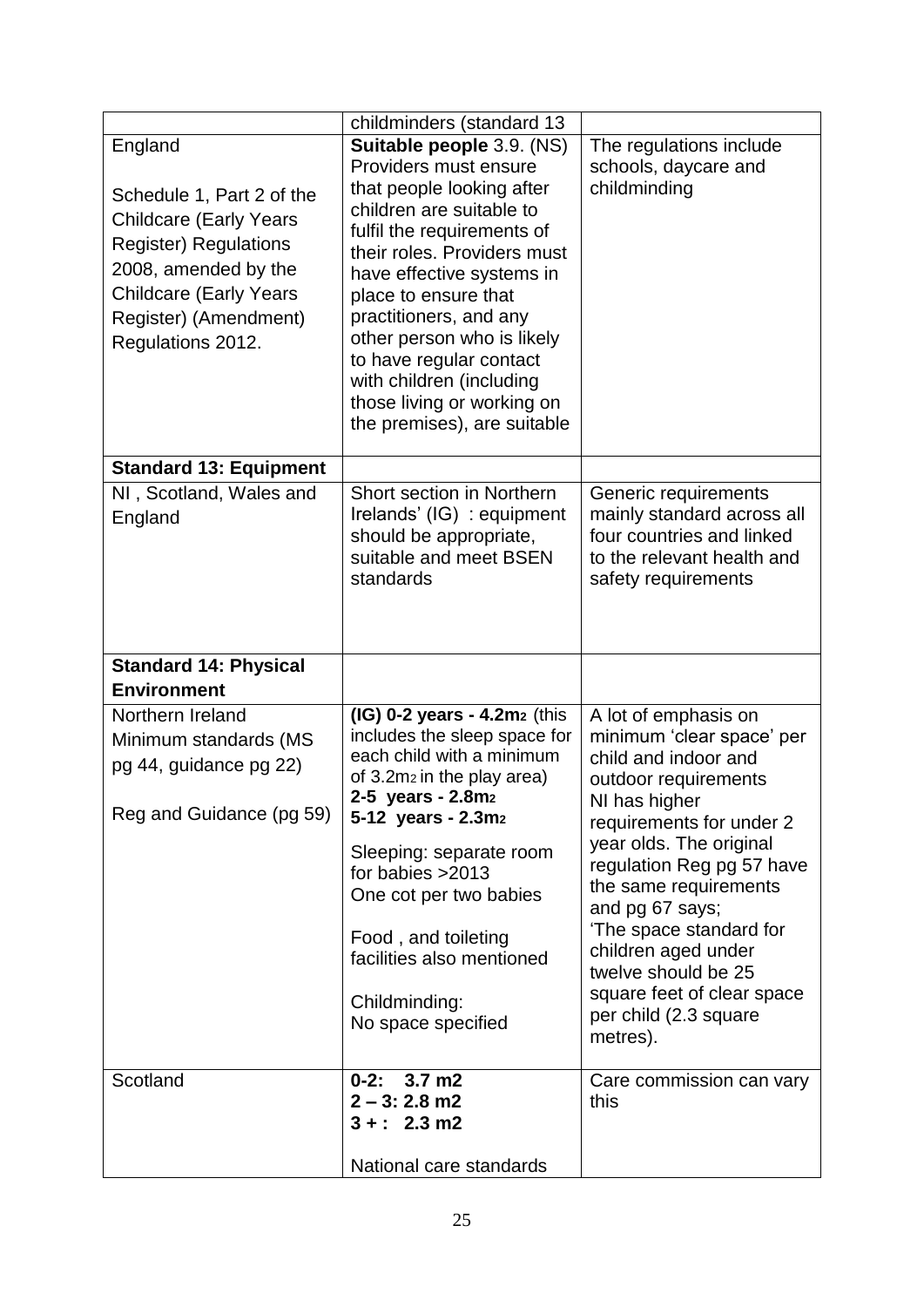|                                                                                                                                    | don't mention childminding<br>space requirements                                                                                                                                                                                                                                                                                                                                                                                                                                                                                                                           |                                                                                                                                                                                                     |
|------------------------------------------------------------------------------------------------------------------------------------|----------------------------------------------------------------------------------------------------------------------------------------------------------------------------------------------------------------------------------------------------------------------------------------------------------------------------------------------------------------------------------------------------------------------------------------------------------------------------------------------------------------------------------------------------------------------------|-----------------------------------------------------------------------------------------------------------------------------------------------------------------------------------------------------|
| Wales                                                                                                                              | $(NMS)$ 0-2: 3.7 m2<br>2 years: 2.8 m2<br>$3 - 12$ :<br>$2.3 \text{ m2}$<br>Childminding:<br>0-2 years $-3.5$ m2<br>2 to $7$ (incl) years $-2.5$ m2<br>8 to 12 years – 2.3 m2                                                                                                                                                                                                                                                                                                                                                                                              | 2 year old have their own<br>criteria in Wales                                                                                                                                                      |
| England                                                                                                                            | (NS)<br>0-2 years 3.5 m2<br>2 years $2.5m2$<br>3-7 years 2.3m2<br>Childminding not<br>mentioned                                                                                                                                                                                                                                                                                                                                                                                                                                                                            |                                                                                                                                                                                                     |
| <b>Standard 15</b><br><b>Documentation</b>                                                                                         |                                                                                                                                                                                                                                                                                                                                                                                                                                                                                                                                                                            |                                                                                                                                                                                                     |
| Northern Ireland<br>Defined in art 126 Children<br>(NI) Order but has been<br>supplemented by<br>guidance and minimum<br>standards | (IG) (i) Any child looked<br>after on the registered<br>premises;<br>(ii) Any person who assist in<br>looking after any such child;<br>and<br>(iii) Any person who lives,<br>or is likely at any time to be<br>living, at those premises.<br>Providers should also be<br>aware that accidents may<br>need to be reported to the<br>Health & Safety Executive<br>in relation to:<br>work-related<br>deaths/serious injuries (to<br>staff or children)<br>"over three-day" injuries<br>work-related diseases<br>dangerous occurrences<br>(near miss accidents) (IG,<br>pg26) | It appears that the<br>documentation<br>requirements have<br>increased over the years<br>from the original<br>regulation.<br><b>Policies and Procedure</b><br>(IG appendix 1)<br>34 policies listed |
| Scotland                                                                                                                           | Standard 14 (NCS)<br>• details of the aims and<br>objectives of the service;<br>• admission criteria and<br>process;<br>• charges;<br>• complaints procedure;<br>• accident and incident                                                                                                                                                                                                                                                                                                                                                                                   | These are less specific<br>than the NI guidance                                                                                                                                                     |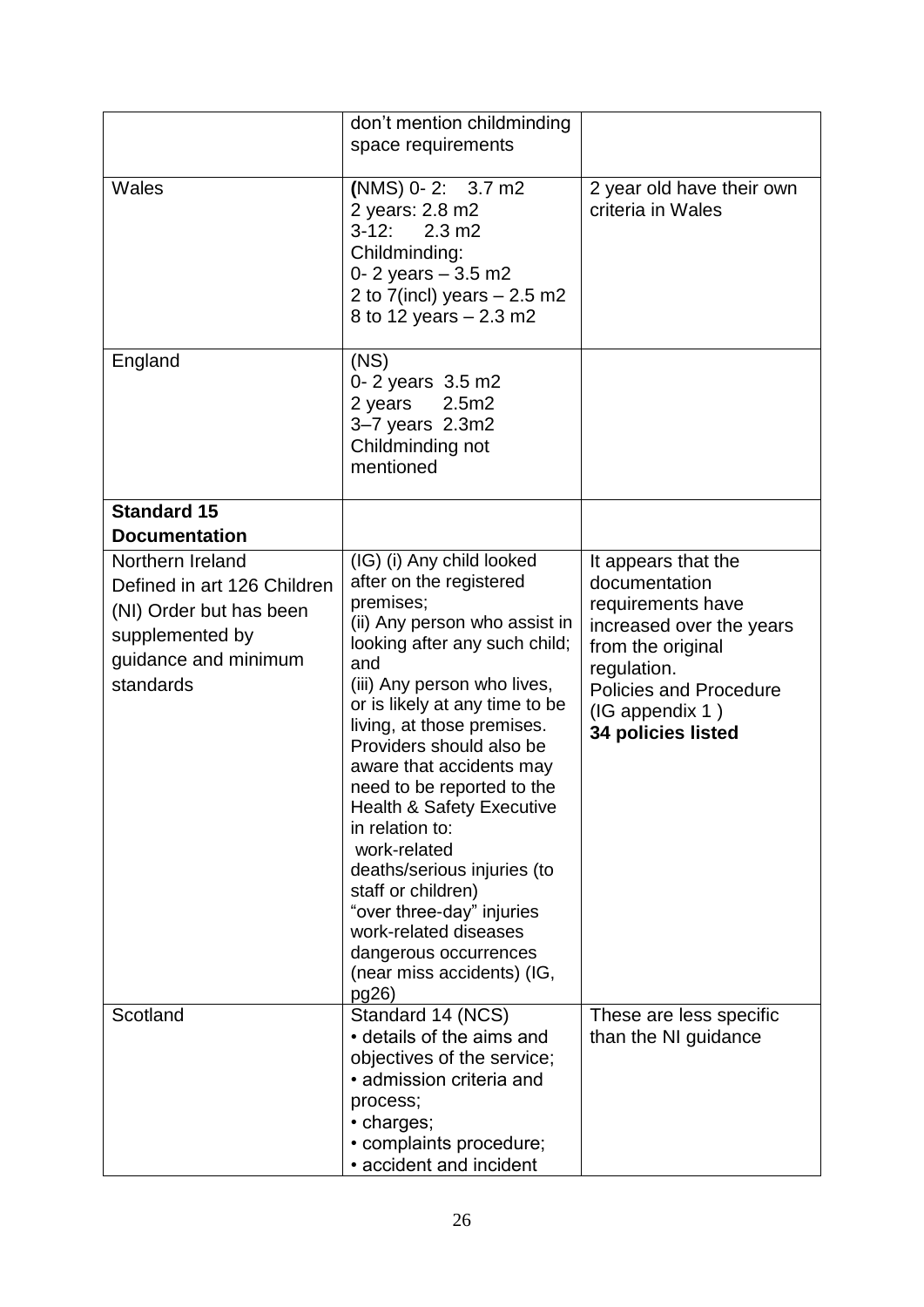|                                                      | reports;<br>• injury insurance;<br>• contact details;<br>• confidentiality;<br>• emergency procedures;<br>• child protection policy;<br>and<br>• whistle-blowing. |                      |
|------------------------------------------------------|-------------------------------------------------------------------------------------------------------------------------------------------------------------------|----------------------|
| <b>Wales</b>                                         | <b>NMS Standard 5: Records</b><br>12 requirements                                                                                                                 |                      |
| England<br>Information and Records<br>NS 3.68 - 3.71 | A general requirement<br>non-specific                                                                                                                             |                      |
| <b>Standard 16: Complaints</b>                       |                                                                                                                                                                   |                      |
| NI, Scotland, Wales and<br>England                   | All require a complaints<br>policy and procedure                                                                                                                  | Similar requirements |

----------------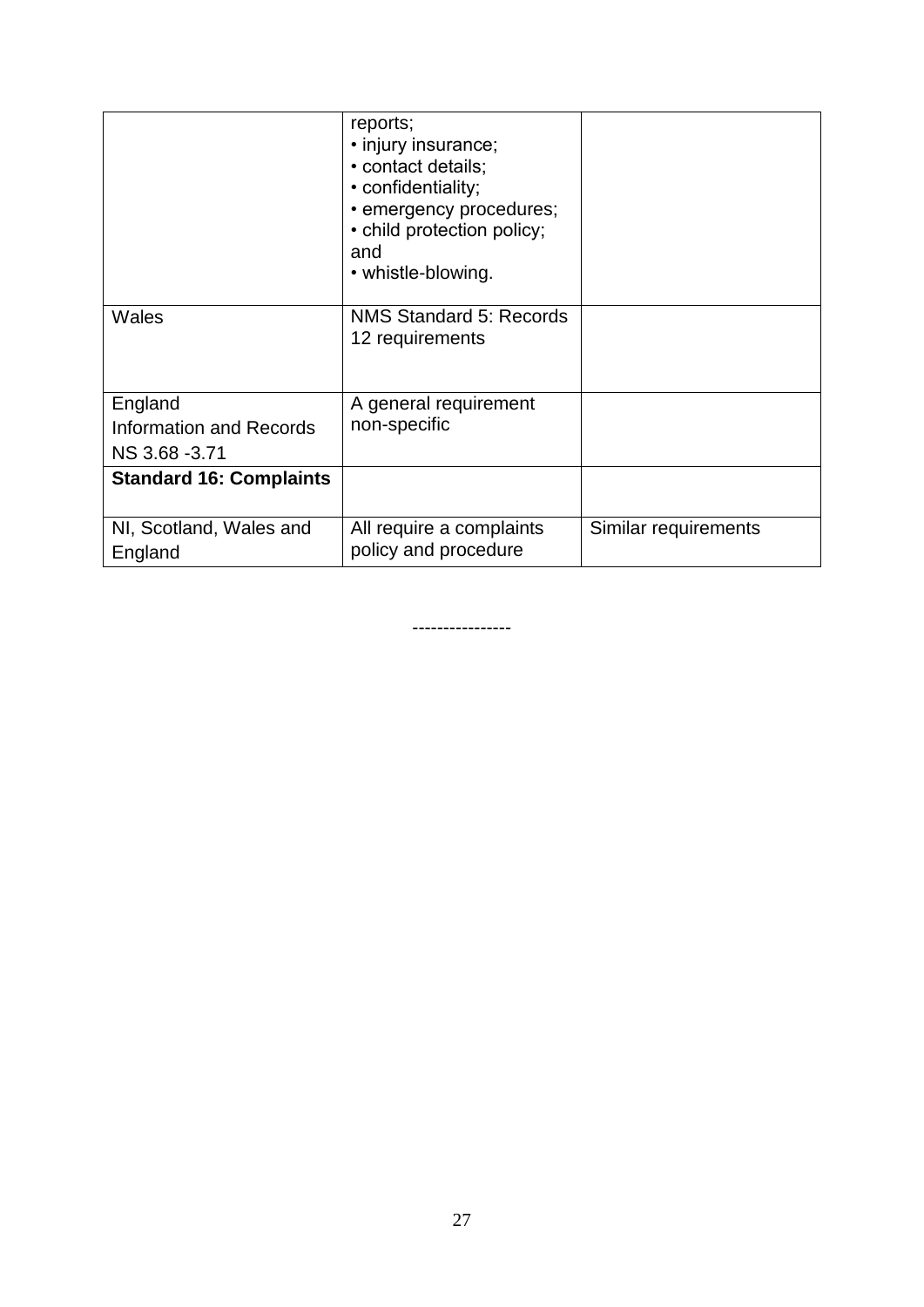### **Section 7: Conclusion:**

In conducting the comparative analysis across the UK, it became increasingly obvious that the structural and regulatory differences therein, made direct comparison with Northern Ireland standards a very complicated process. This was the reason why the Republic of Ireland was not included in the project, as it would have added further confusion. In comparing Northern Ireland with England, Scotland and Wales, it was difficult to find equivalencies for some of our standards, or different terminology was used for what was in essence the same thing. At other times some of our standards and requirements e.g. ratios were remarkably similar. The core business of early years regulation and inspection across the four countries has some familiar themes and challenges.

In my opinion the sector itself is very complex, in terms of the various types of provision and the different requirements needed for each type of setting. The fact that the standards and minimum requirements have been reviewed and changed quite frequently across all countries, suggests that all regulators have struggled to find the most effective, safe and user-friendly system of inspecting and developing good standards in early years and childminding. There appears to be trend in Northern Ireland that minimum standards and implementation guidance got progressively more prescriptive, probably as a result of issues arising in practice, or perhaps ironically because of queries and guidance requests from providers. Conversely, Scotland appears to have moved considerably in the opposite direction, towards fewer standards and a more user friendly self-assessment inspection process.

The HSC Trust's dual role of inspection and developing the sector using the same personnel, could be viewed as an additional challenge, based on the feedback. Northern Ireland's 16 (MS) standards and associated regulations are very detailed in some areas, such as ratios and policies. It is obviously easier to view and inspect the more tangible and measurable parts of the service, room sizes etc. But the minimum standards (MS) appear quite limited and vague in relation to other important key areas such as measuring child development and learning. Based on the feedback it appears that some providers view inspections as a negative experience, and rarely a learning process for themselves. The HSC Trust's statutory duties to safeguard children and ensure safe practice has undoubtedly influenced its emphasis in using the standards and inspecting 'against' them.

Across the UK, the Welsh model seems the closest to our current Northern Ireland system of quite detailed regulation and minimum standards. But England (under Ofsted) seems to have moved to a more 'laissez faire' approach with more selfregulation, and transparency in terms of publishing inspection reports, and using defined categories, linked to their early years educational and development framework. The 'joined up' structure for education and early years services in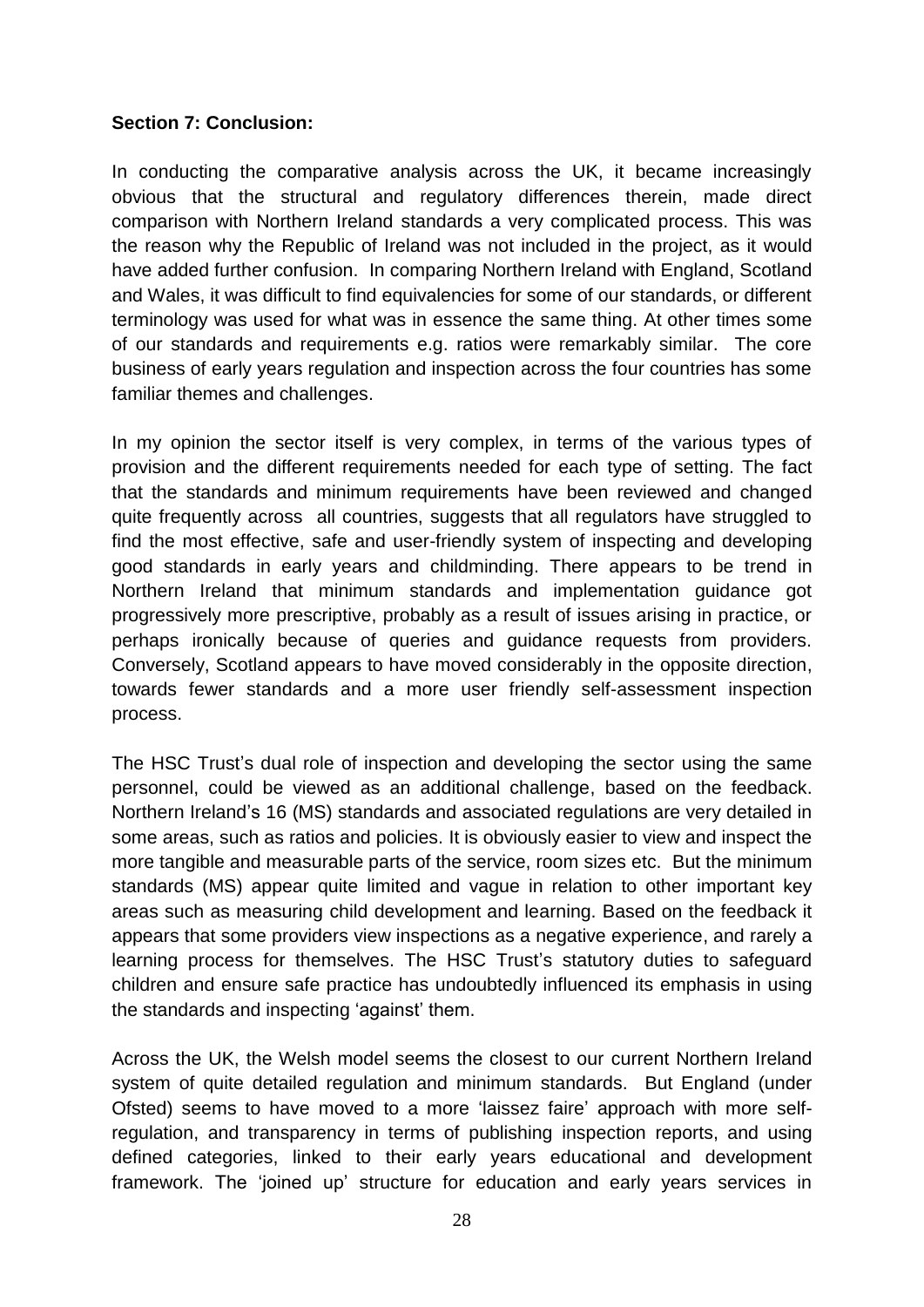England and Scotland have produced very different structures and regulation processes compared to the Northern Ireland system. The online publication of inspections and the use of self-evaluation scoring systems, as used in Scotland, needs further evaluation and consideration. But it certainly appears to fit better with a culture of more public transparency and a model that recognises early years carers and educators as 'professionals', and parents and children as 'service users'.

Finally, I would like to thank all the Early Years providers and staff in the HSC Trusts who provided feedback, and contributed to this report.

James Marshall Associate Leadership Centre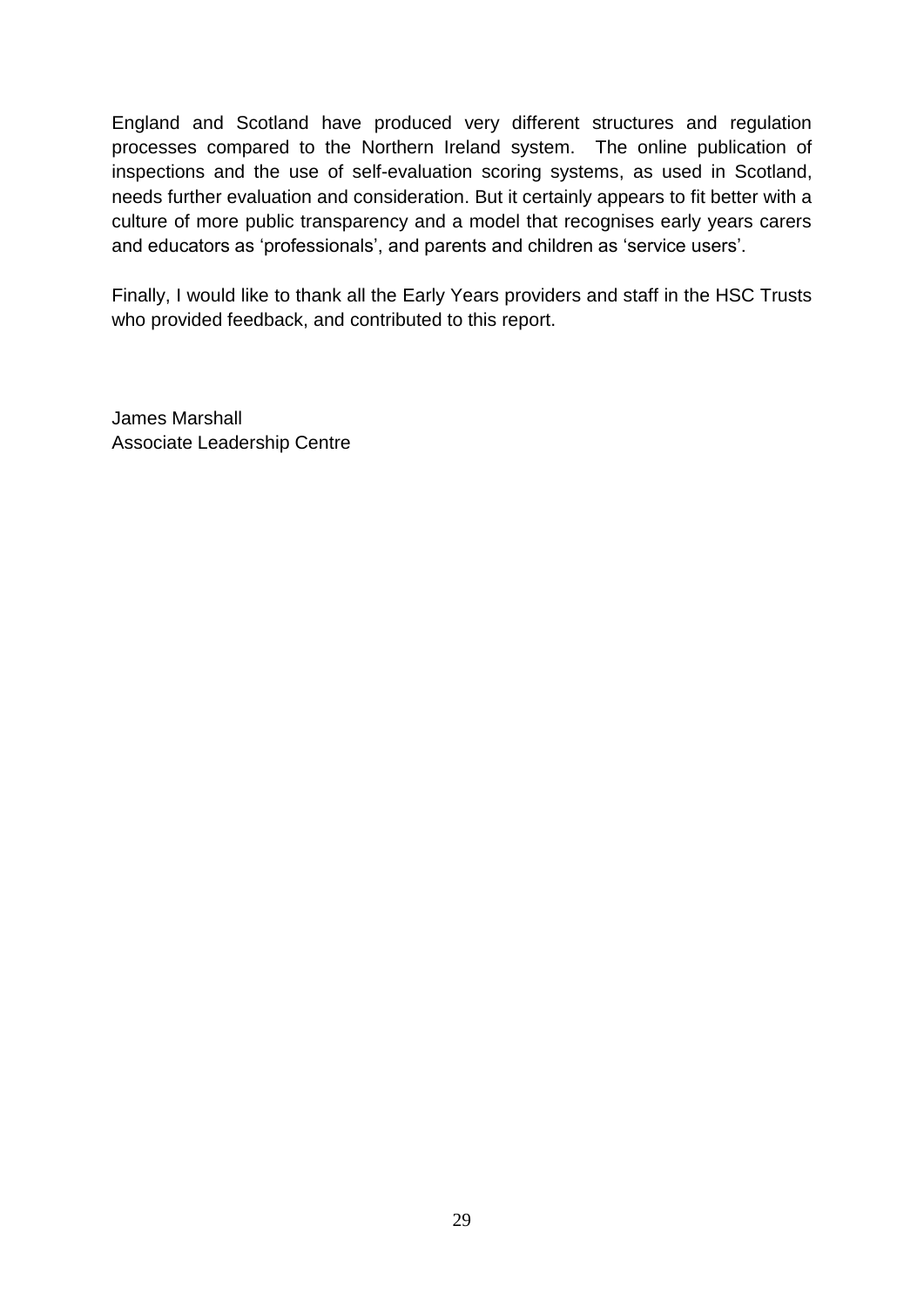# **Appendix 1: References: Early Years UK comparative analysis**

## **Wales:**

Child Minding and Day Care (Inspection and Information for Local Authorities) (Wales) Regulations 2010, Cardiff:

Children and Families (Wales) Measure 2010

Child Minding and Day Care (Disqualification) (Wales) Regulations 2010

Child Minding and Day Care Exceptions (Wales) (Amendment) Order 2016

Child Minding and Day Care (Wales) (Amendment) Regulations 2016

Independent review of childcare and early education registration, regulation and inspection, (2014), Cardiff: Department for Education and Skills

National Minimum Standards for Regulated Childcare for children up to the age of 12 years (2016) Cardiff: Department Childcare, Education and Public services

Regulation of Child Minding and Day Care (Wales) Order 2016

# **Scotland:**

A curriculum for excellence building the curriculum 2: active learning in the early years,(2006), Edinburgh: Scottish Executive

Children and Young People (Scotland) Act 2014, Part 6 Early Learning and Child Care (46)

Institute of Education (UCL), (2015) An Independent Review of the Scottish Early Learning and Childcare (ELC) Workforce and Out of School Care (OSC) Workforce, London: University College London

National Care Standards (2009), Edinburgh, Scottish Executive

Pre-Birth to three: supporting our youngest children (Scottish Executive)

Public Services Reform (Scotland) Act 2010, section 115

Public Services Reform (Joint Inspections) (Scotland) Regulations 2011

Regulation of Care (Scotland) Act 2001, Edinburg: Scottish executive

Scottish Government (2007), National Care Standards: early education and childcare up to the age of 16, Edinburg: Scottish Executive

Scottish Government, (2012), A guide to Getting it right for every child, Edinburg: Scottish Executive

# **England:**

Childcare Act (2006), London: HMSO

Children Act (1989), London: HMSO

[Childcare \(Welfare and Registration Requirements\) \(Amendment\) Regulations 2014](http://www.legislation.gov.uk/uksi/2014/912/regulation/5/made)

Day Care and Childminding, National Standards, (England) Regulations 2003, No.1996, London: HMSO

Department for Education and Skills (2008) National Standards for Under 8s Day care and Childminding, London: DES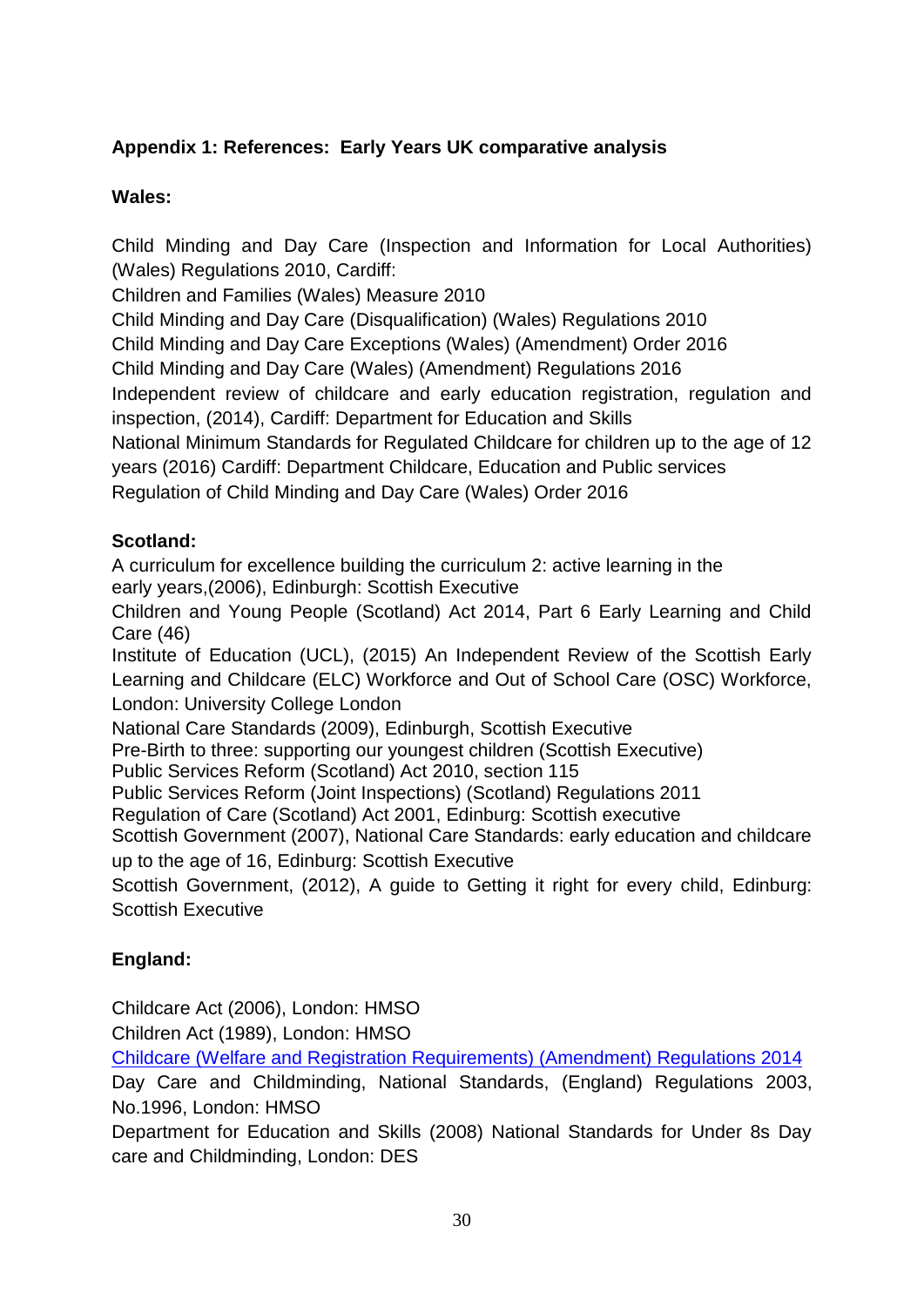Department for Education (2017), Statutory framework for the early years foundation stage Setting the standards for learning, development and care for children from birth to five, London: DFE

Ofsted (2015) Early Years Inspection Handbook, accessed:

[www.gov.uk/government/organisations/ofsted](http://www.gov.uk/government/organisations/ofsted)

Ofstead (2017) Inspections Update, [www.gov.uk/government/organisations/ofsted](http://www.gov.uk/government/organisations/ofsted) [The Childcare \(General Childcare Register\) Regulations 2008,](http://www.legislation.gov.uk/uksi/2012/1699/contents/made)

## **Northern Ireland**

Children (Northern Ireland) Order 1995, Belfast: HMSO

Children (NI) Order 1995, Guidance and Regulations Volume 2, Family Support, Child Minding and Day Care Centre, Belfast: HMSO

Department of Health Social Services and Public Safety (2012), Childminding and Daycare for Children Under Age 12, Minimum Standards, Belfast: DHSSPS

Department of Health, Social Service and Public Safety, (July, 2012) Regulation of Childminding and Daycare Services by Health and Social Care Trusts, Minimum Standards Belfast: DHSSPS \* for inspections

Health and Personal Social Services (Quality Improvement and Regulation) (Northern Ireland) Order, 2003, Belfast: HMSO

Health and Social Care Board, (2016), Implementation Guidance Sessional & Full Day Care Version 3, Childminding and Day Care for Children Under Age 12 Minimum Standards, Belfast: HSC

-------------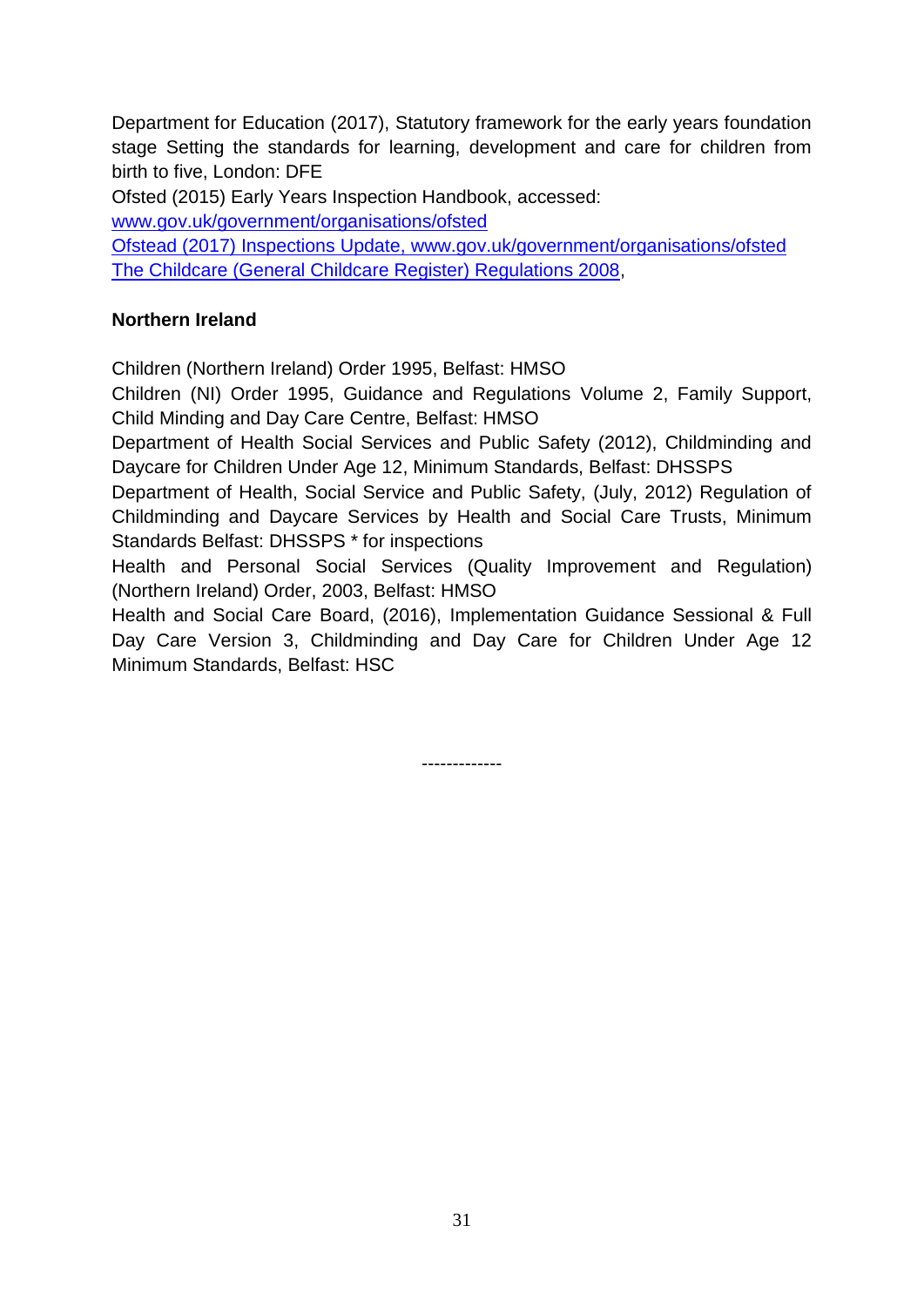# **Appendix 2:**

### **Section 7: Key stakeholder feedback**

As mentioned, this project was not an audit and the findings do not constitute 'research' on the Early Years sector in Northern Ireland. Some of the initial feedback was given quite late in the process, therefore only a preliminary thematic analysis and summary of the material was possible. The feedback template provided a structure for the interviews and emailed correspondence, although some respondents used the opportunity to comment on other matters. No individuals or day care providers are identified is this section, as no permission was sought.

## The Health and Social Care Trusts:

Experienced early years staff in two H&SC Trusts (x 4 staff) provided some initial feedback on the MS, IG and inspection process. Some of the emerging themes and comments were:

- The regulations and minimum standards allow for a lot of professional interpretation and this can be both a positive and negative factor.
- The current NI standards and implementation guidance has been an improvement on the previous version, but they could be reduced further
- The minimal standards and guidance are very prescriptive on some issues , such as staffing, day care facilities and policies and procedures
- The inspection process appears to me 'more about inspection than developmental'
- The role of chairs of management committees e.g. for sponsored day care the 'fit person ' criteria may need reviewed, as chairs change and may never be on the premises
- Ratios and ages / groups more flexibility needed
- Delivery of level 5 mangers courses problematic
- Staff thought they had good links with providers
- Childminding regulation using mainly the same day care standards 'doesn't really work'
- The range of provision needing inspection can be challenging
- The dual support and inspection roles can be confusing

### Early years providers and childminders:

The Early Years Organisation, NICMA\*, Playboard,\* private providers 'umbrella' organisations and individual daycare providers were contacted, either directly or indirectly. In total there were approximately 10 responses, some of these were collective responses from day care providers, so it was not possible to determine the precise number.

(\*No response)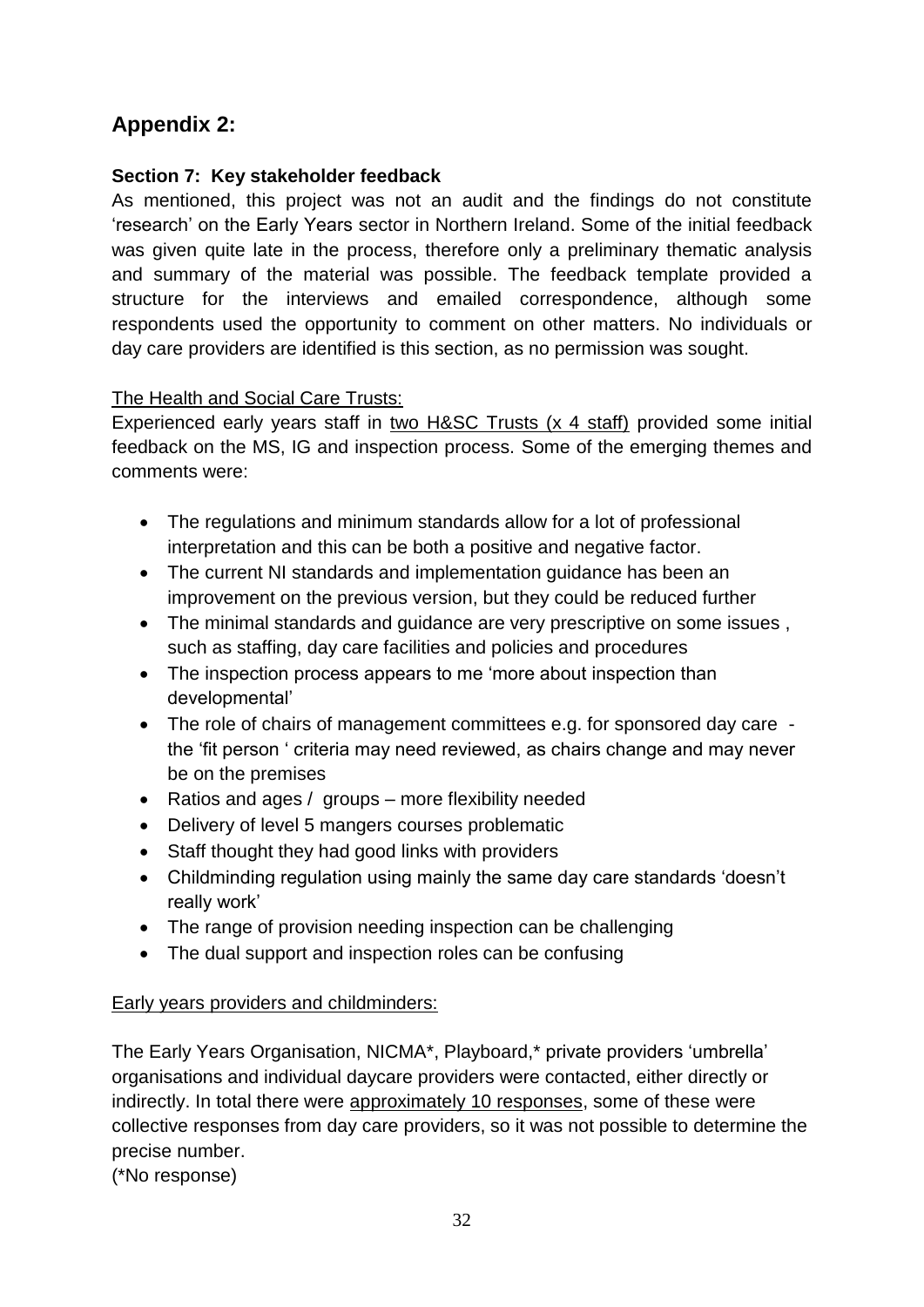## *Registration- 'working well'*

- 'Relatively pain free' , support from the \*\*\*\*\* EY team was excellent'
- 'The registration packs are helpful, and the referral process to Early Years the organisation for young children is a supportive first step towards registration – it prioritises support for compliance'
- Good working relationship between Early Years Organisation for young children and the early years team in \*\*\*\*\* Trust in providing support to new providers.
- Referral process is straightforward and clear
- A more flexible approach to new providers in the 'start up' phase, perhaps where some actions/amendments can be approved by the social worker immediately if all is in order, and then confirmed at panel

## *Registration - 'not working so well'*

- The time and bureaucracy involved in achieving registration is having a chilling effect on new providers entering the sector. For example, new providers – daycare and sessional – regularly report that the length of time it takes to get issues through panel is very costly in terms of delaying fee paying places. In a start up, the registration process is applied too rigidly, where providers are forced to pay for staff and overheads, and wait weeks and sometimes months on approval to increase numbers. This forced delay leads to trading at a loss and has nearly forced some providers to close altogether as they are family run businesses and the cash drain has nearly lost them their business before they have really started.
- It is also a common thing to hear that people are put off entering childcare provision because they have heard of the experiences and delays in getting registered
- A more flexible approach to new providers in the 'start up' phase, perhaps where some actions/amendments can be approved by the social worker immediately if all is in order, and then confirmed at panel
- The registration process can take a very long time to complete. One new provider met with the Early Years Specialist in May and completed the process in October. Delays include getting a room registered and staff through the fit person interview
- $\bullet$

# *Regulations : working well*

- Very good link social worker and EY team in \*\*\*\* Trust
- Having a fixed and transparent regulation process is helpful as it communicates clearly what the minimum standards are
- Fixed and transparent regulation process good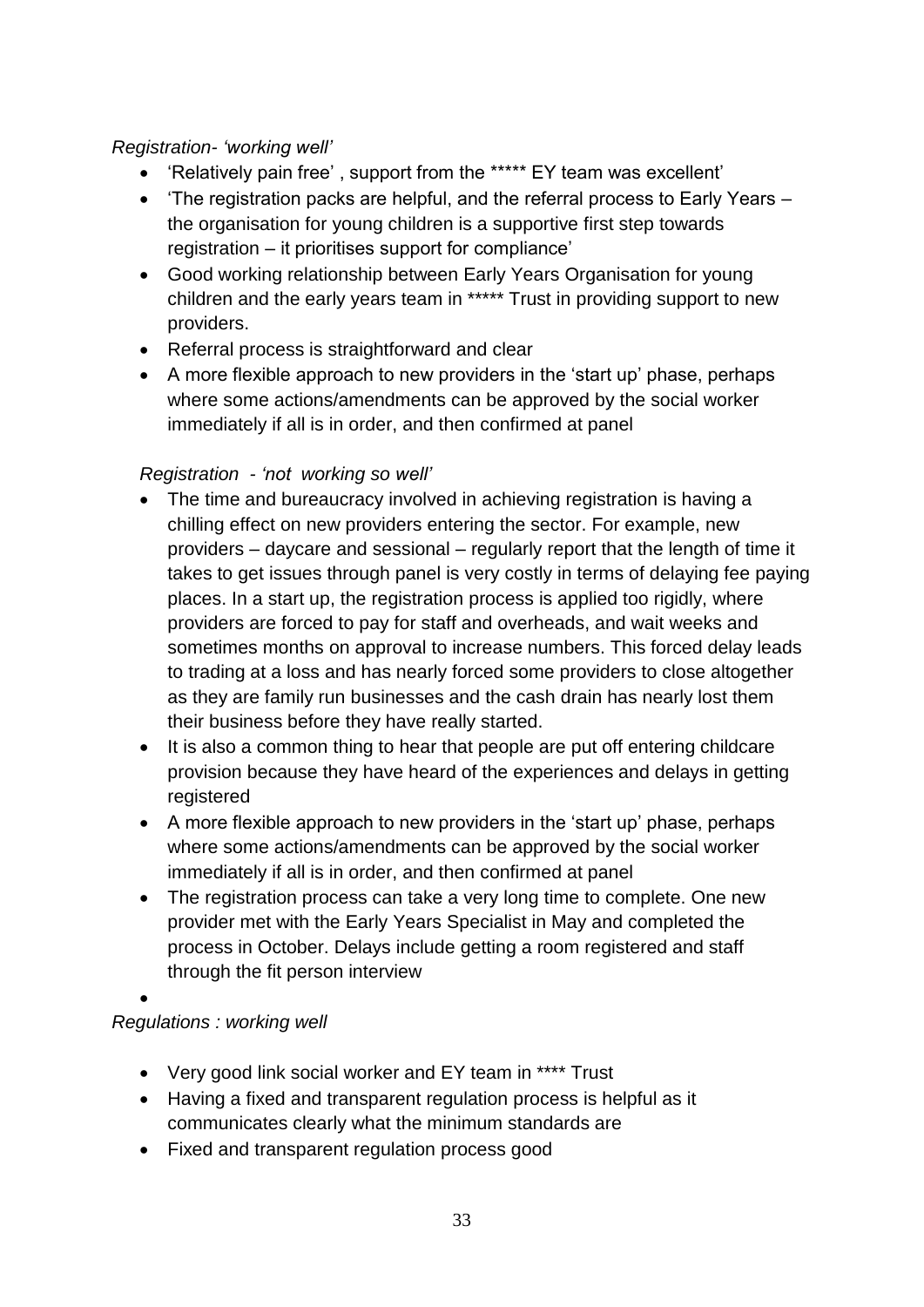### *Regulations: not working so well'*

- Vetting. Committees are not clear on the paperwork that is required at times. Confusion arises around Vet 1 and Vet 2.
- Difficulties have arisen over the recruitment of staff, specifically around having correct qualifications, especially level 5.
- Inconsistency in Social Workers advice on the application of the standards
- Approaches to risk seem to run counter to good practice in early years care and education
- Mixing age groups at the beginning and end of the day. This means that at 5 o'clock a setting could have 2 staff in each room with as little as 6 children left in the whole building
- Restrictions only being identified at the very last minute meaning the group then don't get to Panel
- A further example of this is an outdoor area who are being asked to cover the area in foam for health and safety reasons. This is not something we have seen in any other setting yet this is being explicitly required by the social worker
- Cease using the Implementation Guidelines as a mechanism to move the goal posts.
- Many of the Trust's interpretation have little to do with improving the quality of care for the child
- Private day care sector should have more say in policy changes
- Minimum standards didn't clarify the Children Order legislation
- Amount of paperwork and forms, not about improving the quality of care
- Difficulties in differentiating between legal requirements and recommendations
- Not keen on publication as it will confuse non-compliance with regulations with inspecting officer's personal opinion
- Recommendations should be open to discussion as early years staff have more experience of early years development than inspectors
- The attitude and approach if frequently negative, more mutual respect required
- Standards linked to holistic child development would greatly improve both the application of the standards, and genuinely help build solid foundations in the sector for quality provision'

### *Inspection: working well*

- Inspection process is good. Advance notification period is beneficial.
- Can be useful to have a fresh pair of eyes assess how our setting is operating
- Very good inspectors who offer advice and help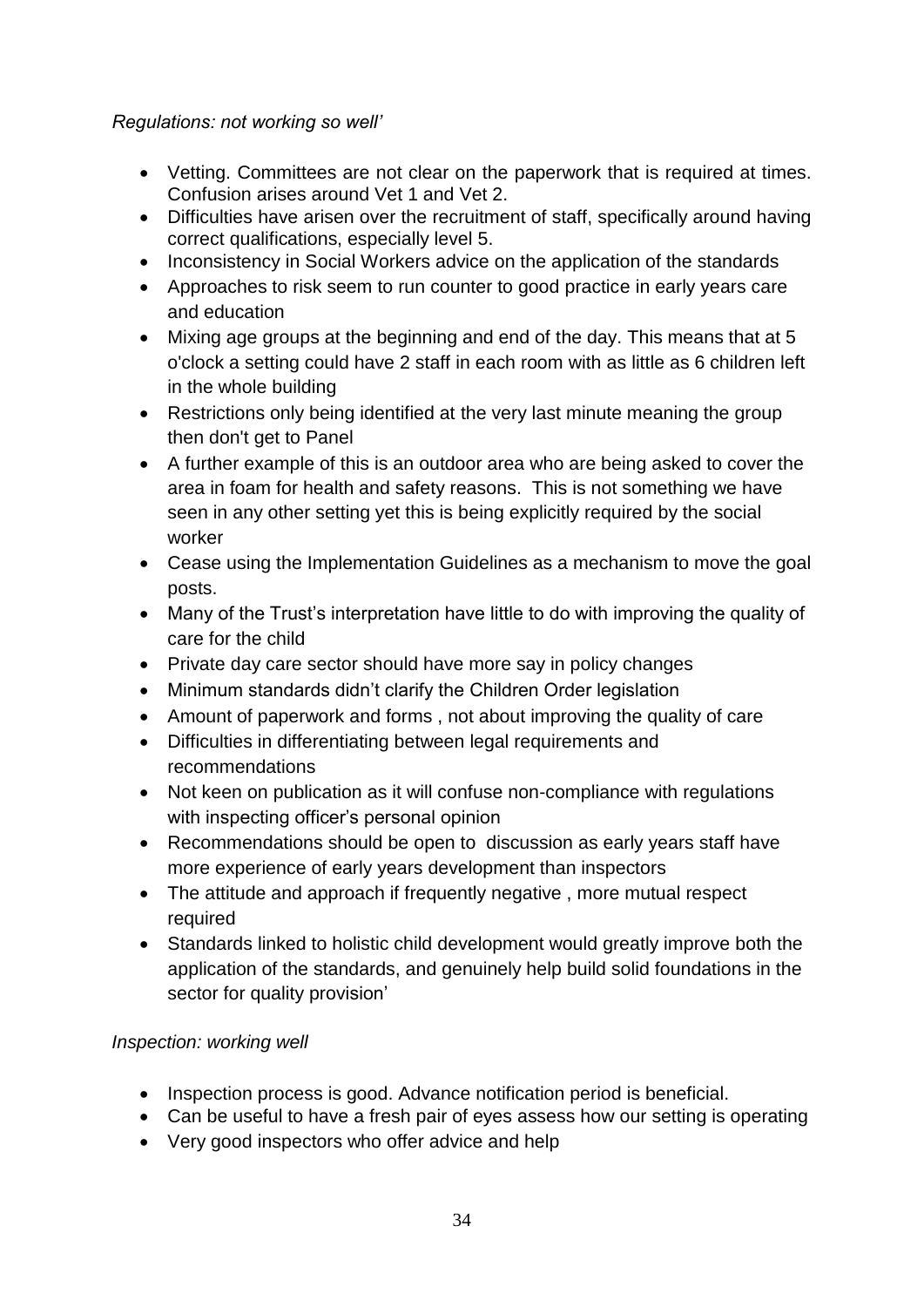### *Inspection: not working so well*

- Accuracy of inspection reports, sometimes actions will appear on the report that weren't discussed on the day of inspection.
- Policies. Staff can be asked for a new policy with little guidance on what is required.
- Don't use minimum standards as if its primary legislation
- There can be quite a lengthy delay in reports being returned to settings post inspection.
- Inspection reports are very repetitive and when a group challenges aspects of the inspection it is not always welcome. Now that reports are going online groups are very worried about this as they will be available for anyone to see and some of the "recommendations" are often communicated, and seem, as requirements and can make the group both feel and appear as though they are not complying with Minimum Standards
- Current practice of having assigned a monitoring officer, who actually doesn't visit, who is supposed to know our business , they do not carry out inspections, so that works against positively raising standards
- Unknown inspector creates unnecessary stress for staff and management
- Set a date for inspection and advise the setting
- Involve link worker more
- Avoid personal opinion in reports
- Consider using the Scottish model
- Further training for inspectors in early years and business management

### Umbrella organisations:

### *Registration : working well*

- Working well in 5 Trusts generally time could be improved
- Trusts using Early Years organisations for advice works well, not all use it
- Panel discussions ok but some variance across Trusts consistency needed

### *Registration: not working well*

- No independents involved in registration and panels
- Registering Chairs as 'fit person' not necessary
- Would it be possible to have some information regarding Panel Meetings? This seems to be an area of confusion for members. How are the attendees/Independent Observer chosen? Does the Independent Observer have a background in/experience of, nursery management? As the sanctions are often high, is the infringement based on legislation, or opinion

### *Regulation: working well*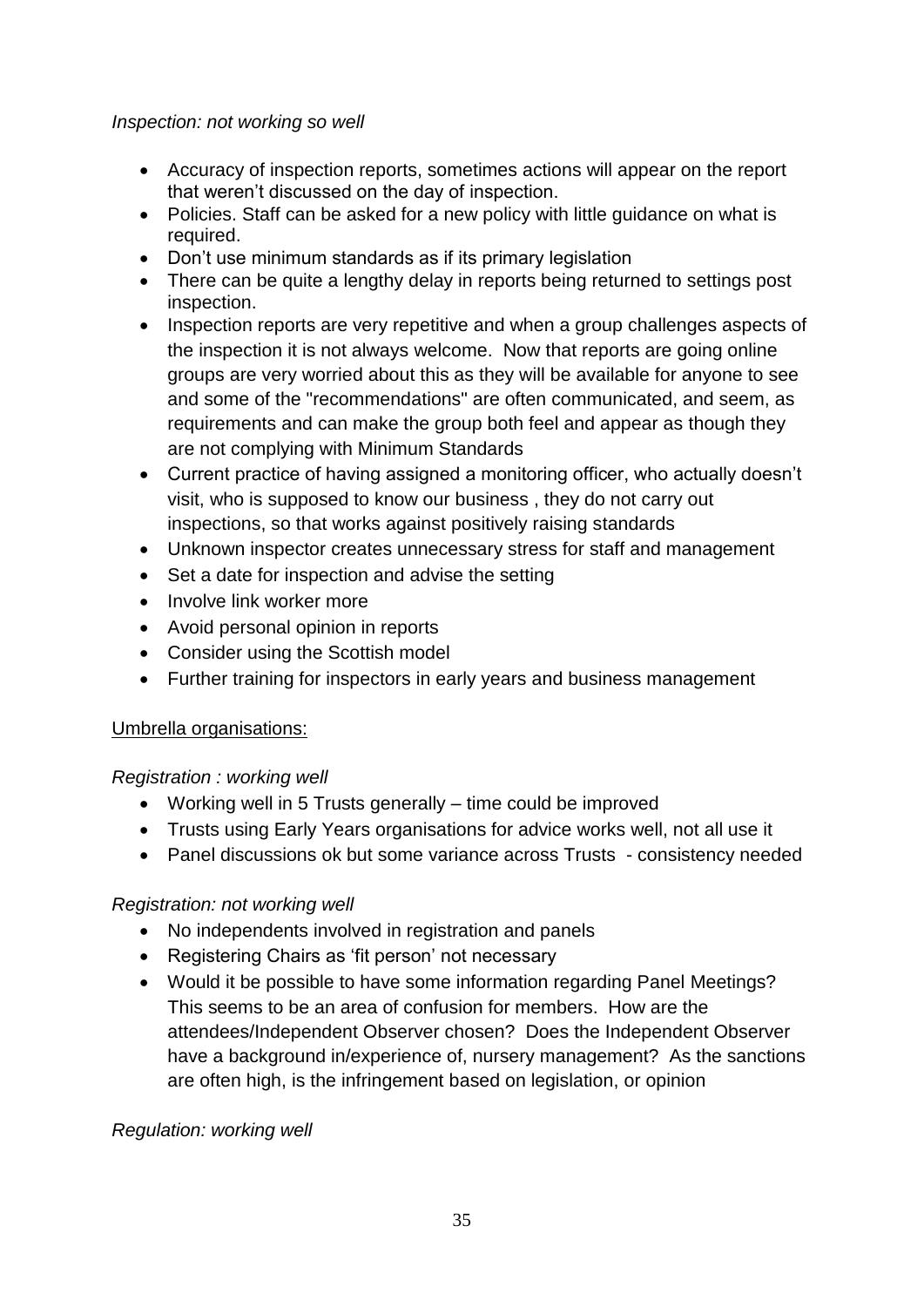- Would it be better to have a set of approved policies and procedures for settings
- Now that 4 years have passed since the introduction of the minimum standards, most settings have been assessed in the 4 inspection areas. Would the social working team like to have a meeting with providers to review how the inspection process has worked/findings from the process/learning going forward etc?

#### *Regulation: not working so well*

- The option to have nursery school and Primary 1 children in playrooms together. This is causing confusion and resulting in a reduction in numbers for some settings as children of Nursery School/Primary 1 age cannot be accommodated in playrooms.
- We are allowed to register rooms for 3-5 years. Realistically we can-not mix these age groups as it relates to pre-school and Primary 1 ages. If we are allowed to have playrooms holding 0-2 years, where the developmental ability of a child at 3 months is dramatically different to a child at 1 year 11 months, why are we not allowed to mix nursery school and Primary 1 children, where the developmental differences are slight.
- Several members again queried the adult to child ratios in playrooms. Is it possible to look at practice and research from other countries to increase the ratio requirements
- Some settings are moving to having the new 'on-floor' cots. Are these acceptable?
- One setting has stated that they use another form of sleeping arrangements but are still required to have 1 cot for every 2 babies (even though they don't use them).
- Also, pg 23 of the guidance notes refers to 'the use of travel cots in a full day care setting is not recommended due to infection control guidance". Does this mean no travel cots, or we are allowed to risk assess using travel cots in our settings.
- Cot bedding several settings do not use 'own' bedding for children as laundry is collected each evening and brought back fresh the next day (cot changes during the day also have fresh bedding). Is this acceptable?
- Regulations more about 'static things' rather than outcomes for children
- Use the Scottish example, much more partnership between regulators and providers
- Childminders over regulated with standards that are day care focused
- Community based sectors have good relationship with regulators, private sector less so
- Ratios are arbitrary and not in line with European best practice (1:10)
- Two staff in all rooms is an issue as is size of rooms
- QCF level 5 not working well experienced people not attracted to the sector
- Number of students needs reviewed, why not have more apprenticeships, there is a recruitment crisis and the sector needs to grow their own workers.
- 2/3 QCF levels need reviewed to meet the needs of early years workforce